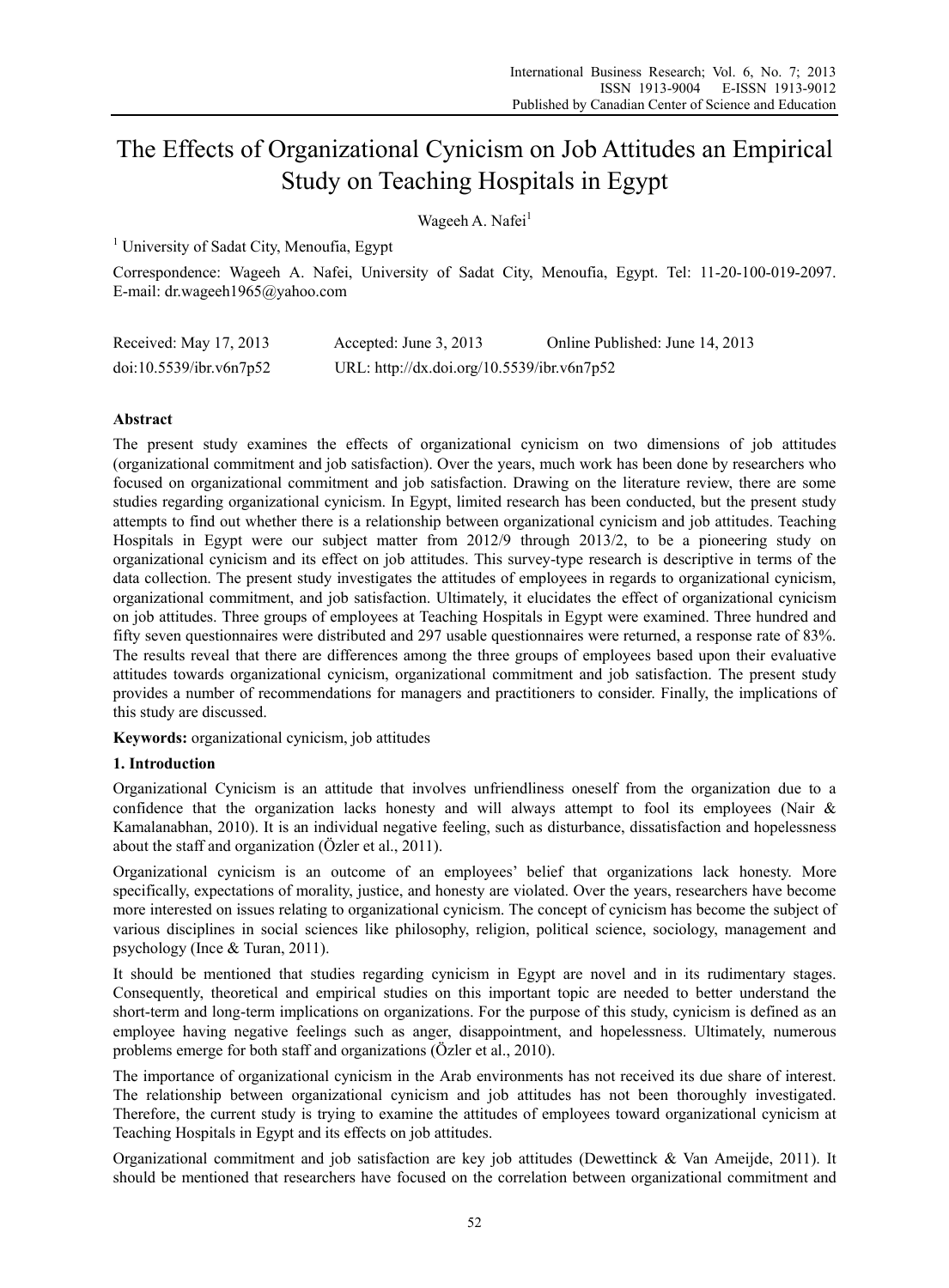job satisfaction and have been able to conclude that job satisfaction leads to organizational commitment (Lane et al., 2010).

This elucidates the relationship between organizational cynicism and job attitudes, particularly in the Egyptian context.

This study is structured as follows: Section two presents the literature review. Section three presents the research questions and hypotheses. Section four explains the research strategy. Empirical results are provided in section five. Section six handles the main findings. Recommendations for dealing with organizational cynicism are presented in section seven. Finally, the implications of this study are discussed.

## **2. Literature Review**

Hereunder is an overview of different contributions in literature regarding (1) organizational cynicism, and (2) job attitudes.

### *2.1 Organizational Cynicism*

Cynicism can be described as being negative and pessimistic about others. Employees who are cynical can influence the entire organization and can hinder the organization from reaching its goals. Cynical employees believe that their colleagues are selfish and self-centered (Barefoot et al., 1989).

Some factors that influence cynicism are: dealing with stress, disagreement with organizational expectations, lack of social support and recognition, not having a voice in the decision-making process, unbalanced distribution of power, and lack of communication (Reichers et al., 1997).

Cynics also believe that employees have low-levels of critical thinking capabilities and are not worthy of trust or loyalty (Abraham, 2000).

It should be mentioned that some researchers believe that cynicism is a personality trait or attitude rather than a lifestyle (Özgener et al., 2008).

To sum up, cynicism has become the norm in many organizations in the US and may also be the case in Egypt and other countries around the world. Some may argue that this is a direct result to job satisfaction levels decreasing over the last decade. One survey showed that just 49% of Americans are satisfied with their jobs, down from 58% a decade ago (Koretz, 2003). With job satisfaction levels decreasing and organizational cynicism increasing, it becomes imperative for managers to develop strategies to prevent such behaviors because they are considered to be contagious.

Organizational cynicism can be defined as general or specific attitudes of disappointment, insecurity, hopelessness, anger, mistrust of institutions or persons, group, ideology and social skills (Andersson, 1996).

It is the belief that an organization lacks honesty causing hard-hitting reputation and critical behaviors when it is combined with a strong negative emotional reaction (Abraham, 2000).

Organizational cynicism is an estimation based on an individual's work experience of the evaluator (Cole et al., 2006).

It may refer to being unsatisfied with the organization. This conditions with the tenets of sincerity, honesty, fairness and lack of the moral integrity in organizations (Bernerth et al., 2007).

Organizational cynicism is defined as an attitude formed by faith, feelings and behavioral tendencies. It is a negative attitude including the three dimensions developed by a person to his organization, namely; *cognitive, affective, and behavioral structure* of the cynical construct (Dean et al., 1998; Stanley et al., 2005).

**The cognitive dimension** of organizational cynicism is the belief in the organization's lack of honesty. It is the belief that the organization's practices lack justice, honesty and sincerity. Cynics believe that those principles are mostly forfeited. They are replaced by unprincipled actions and immoral attitudes as if they are norms. Besides, cynics may believe that human beings are untrustworthy and incoherent in their behaviors.

**The affective dimension** of organizational cynicism refers to the emotional/sentimental reactions to the organization. The sensitive/emotional consists of strong emotional reactions towards the organization. Cynics may feel disrespect and anger towards their organizations; or feel discomfort, hatred and even shame when they think about their organizations. Thus, cynicism is related to various negative senses.

**The behavioral dimension** of organizational cynicism refers to negative tendencies and mainly humiliating attitudes. This dimension consists of negative and frequently critical attitudes. Strong critical expressions towards the organization are the most prominent of behavioral tendencies. These may occur in various forms,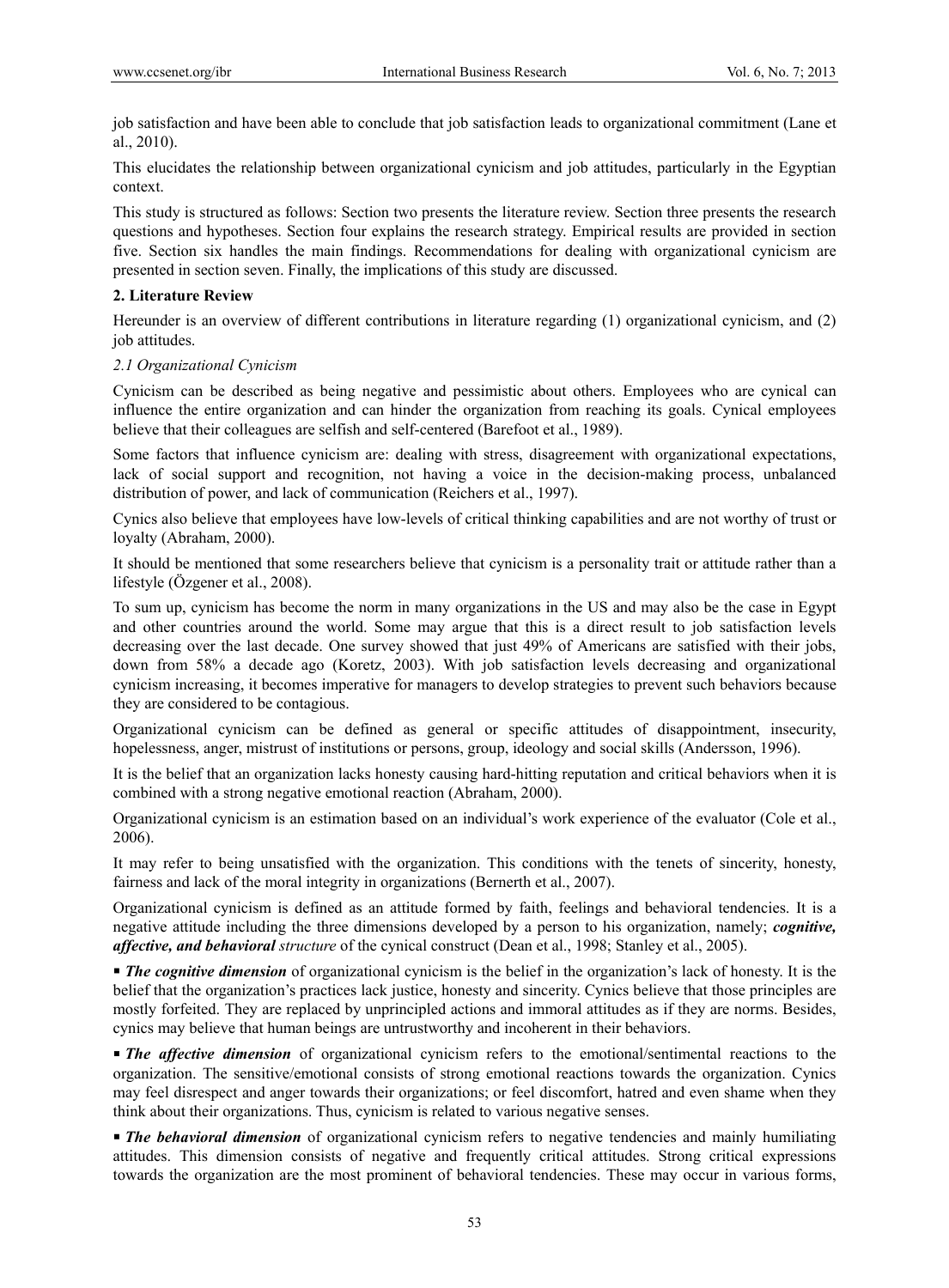mostly expressions about the organization's lack of honesty and sincerity.

Dean et al. (1998) have synthesized these dimensions into their definition of organizational cynicism as (1) a belief that the organization lacks integrity; (2) negative affect toward the organization; and (3) tendencies to disparaging and critical behaviors toward the organization that are consistent with these beliefs and effects.

## *2.2 Job Attitudes*

Two important aspects of job attitudes are organizational commitment and job satisfaction (Yang & Mossholder, 2010; Chang et al., 2010). Job satisfaction and organizational commitment are positively related (Boles et al., 2007). Job satisfaction is a multi-dimensional and complex phenomenon (Fisher & Locke, 1992), Job satisfaction is influenced by organizational commitment (Vidal, et al., 2007).

Organizational commitment can be regarded as a predicting factor of job satisfaction that significantly predicts organizational commitment (LaLopa, 1997). Organizational commitment predicts job satisfaction; some contend that job satisfaction is a predictor of organizational commitment (Babakus et al., 1999).

Mowday et al. (1982) describe organizational commitment and job satisfaction differently. While job satisfaction is a kind of response to a specific job or job-related issue, organizational commitment is a more global response to an organization. Therefore, organizational commitment should generate more consistency than job satisfaction over time and lasts longer after one is satisfied with his/her job.

Organizational commitment and job satisfaction differ mainly in the following (1) organizational commitment can be defined as the emotional responses that an employee has toward his organization; and (2) job satisfaction is the responses that an employee has toward any job. These two variables are highly interrelated as an employee may have positive feelings toward the organization, its values and objectives, but he or she may be unsatisfied with his or her job in the organization (Meyer et al., 2002).

Job satisfaction and employee commitment are proven empirically to have a strong correlation (Riggio, 2009). Namasivayama and Zhaob (2007) enhance evidence to the organizational commitment impact on job satisfaction (Yang, 2009).

There are three relationships among organizational commitment, job satisfaction and employee turnover intentions as follows (1) job satisfaction impact on organizational commitment virtually affects employee turnover, (2) job satisfaction plays the role of a mediator between organizational commitment and turnover intention, and (3) impact of job satisfaction and organizational commitment on each other and their affect on turnover intention (Wong et al., 2001).

Organizational commitment and job satisfaction are interrelated; they have diverse attitudes. Organizational commitment is the better means of constancy, belonging and permanence compared to job satisfaction (Lane et al., 2010).

### 2.2.1 Organizational Commitment

Mowday et al. (1982) conceive commitment as an attitude reflecting the nature and quality of the linkage between an employee and an organization. It is an individual's identification with a particular organization and its goals to maintain membership in order to attain these goals.

Organizational commitment has been defined as an employee's connection and loyalty to a particular organization (Porter et al., 1976; Mowday et al., 1979).

It refers to an employee's willingness to exert extra effort within the organization (Batemen & Strasser, 1984).

Organizational commitment is a feeling of dedication, willingness to go the extra mile, and an intention to stay with the organization for a long period of time (Meyer & Allen, 1988; 1991). It means loyalty and intention to stay with the organization (Brewer, 1996).

It is beneficial for the organization as it reduces the absenteeism rate and turnover ratio, let alone enhancing the organization's productivity (Jernigan et al., 2002).

Organizational commitment is interested in the employee's willingness to leave their organization (Greenberg  $\&$ Baron, 2003).

It reflects the work attitudes of employees toward the organizations in which they work (Silverthorne, 2004). It is an individual's willingness to dedicate efforts and loyalty to an organization (Wagner, 2007).

Organizational commitment described as a key factor in the relationship between individuals and organizations (Sharma & Bajpai, 2010).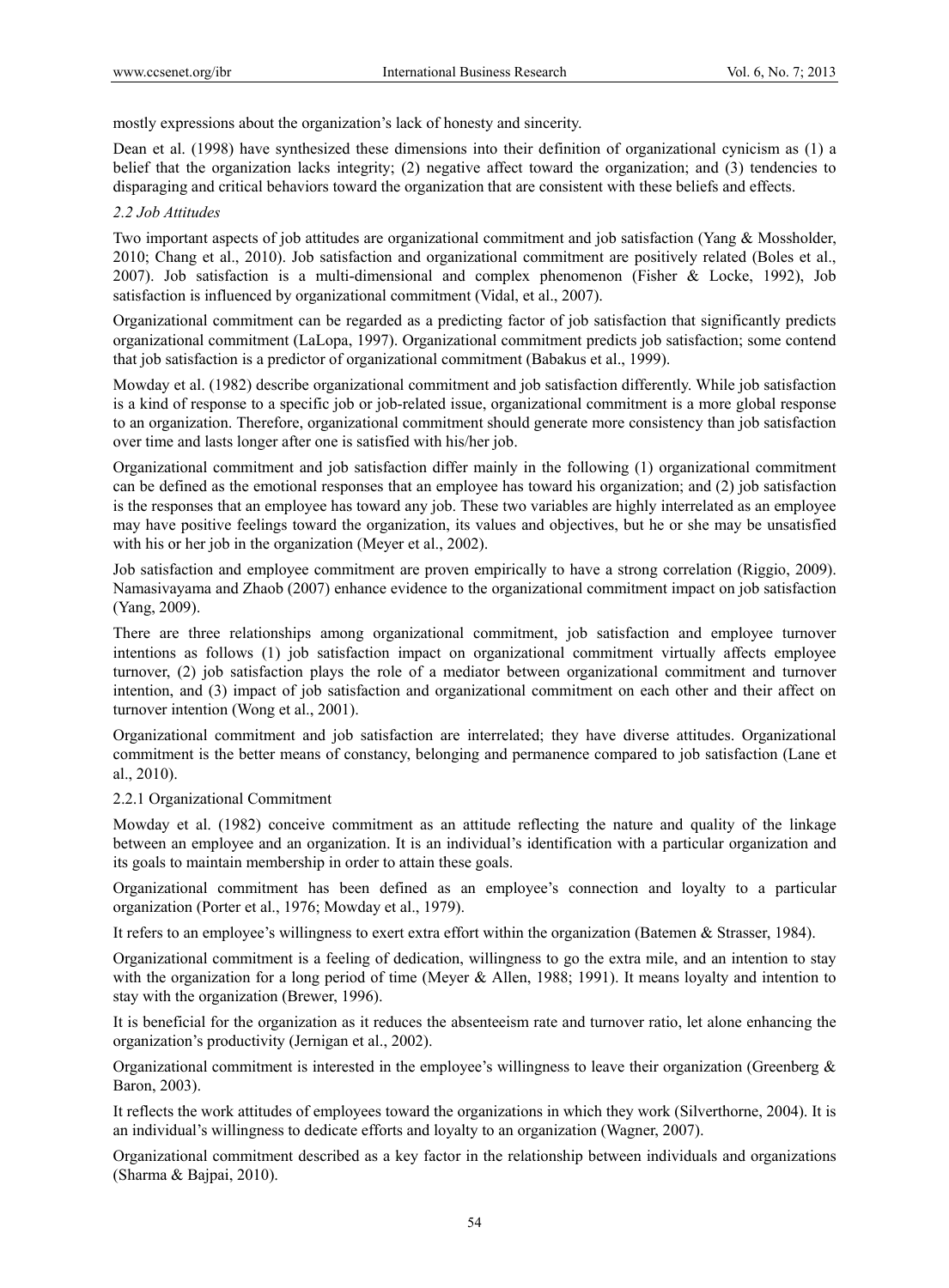The three components conceptualization of organizational commitment indicated by Meyer and Allen (1991) are as follows:

**Affective commitment** refers to an employee's continuing to work for an organization thanks to emotional attachment to, involvement in, and identification with that organization.

 *Continuance commitment* refers to the commitment based on the costs that are associated with leaving a specific organization.

 *Normative commitment* relates to feeling obligated to remain with an organization, i.e. an employee with a strong sense of normative commitment will feel obligated to stay in the organization because the organization invested a lot of time to train the employee.

Meyer and Allen (1991) believe that employees can experience all three forms of commitment and that the psychological states reflecting the three components of organizational commitment will develop as the function of quite different antecedents. They will also have different implications for work behavior. Most managers would agree that it is very difficult to find employees who have both high levels of task performance and organizational commitment.

Griffeth et al. (1999) developed a model recognizing the four types of employees: stars, citizens, lone wolves, and apathetics in an organization. According to Kaifi (2013), stars possess high organizational commitment levels and also high task performance levels. Citizens possess high organizational commitment levels and low task performance levels. Lone wolves possess low levels of organizational commitment levels but high levels of task performance levels. Apathetics possess low levels of organizational commitment and task performance.

Raju and Srivastava (1994) believe that organizational commitment can be described as the factor that promotes the attachment of the individual to the organization. To put it differently, higher levels of performance and effectiveness at both the individual and the organizational level will be the outcome of the high levels of effort exerted by employees with high levels of organizational commitment.

### 2.2.2 Job Satisfaction

Job satisfaction is the feelings one has toward a job and its various aspects. It has to do with how one feels about his or her job (Rahim, 1982). It is the degree of favorableness with which employees view their work (Stewart, 1983).

Job satisfaction means how much people like (satisfaction) or dislike (dissatisfaction) their jobs (Spector, 1997). It refers to the positive feelings that employees have towards their jobs (Schermerhorn et al., 1997). It includes employee's overall affective state regarding estimation of all aspects of his or her job (Netemeyer et al., 1997).

Job satisfaction is the pleasure gained from the assessment of one's job regarding the realization of job values (Schwepker, 2001). It means how far the employee is satisfied with his present work taking into account satisfaction of many of his needs and wants (Finn, 2001). An employee's emotional attitude toward his or her job is the core of job satisfaction (Price, 2001).

Job satisfaction is the degree of an individual's satisfaction with the internal or external aspects of his or her job (Bhuian & Menguc, 2002). It is detected and assessed in accordance to one's total feeling about their job and the attitudes toward various sides or facets of their job (Ivancevich & Matteson, 2002). It stems from one's envision of their job under the influence of their own unique needs, values and expectations. These factors are highly esteemed by them (Sempane et al., 2002). It is the reaction to a job, regarding one's targets in a job in comparison with the actual outcomes that the job provides to the individual (Rothmann & Coetzer, 2002).

Job satisfaction means personal gratification from one's work, as well as pleasure and feeling of accomplishment employees derive from performing their jobs well (Elbert & Griffin, 2005).

Job satisfaction is of interest for workers in organizations and those studying them. It is a salient variable in organizational behavior research, as well as theory of organizational experience ranging from job design to supervision (Hong et al., 2005).

Job satisfaction draws on the nature of the job, besides the expectation of an employee from the job (Hussami, 2008). The assessment of one's job has a lot to do with one's values and what they are motivated by (Yang 2009).

There are two main reasons for concern regarding job satisfaction (1) association of low levels of job satisfaction with low levels of satisfaction with life, poor mental well-being, and even poor physical health; (2) individuals get affected by job satisfaction in the workplace. This is because the negative effects of low levels of satisfaction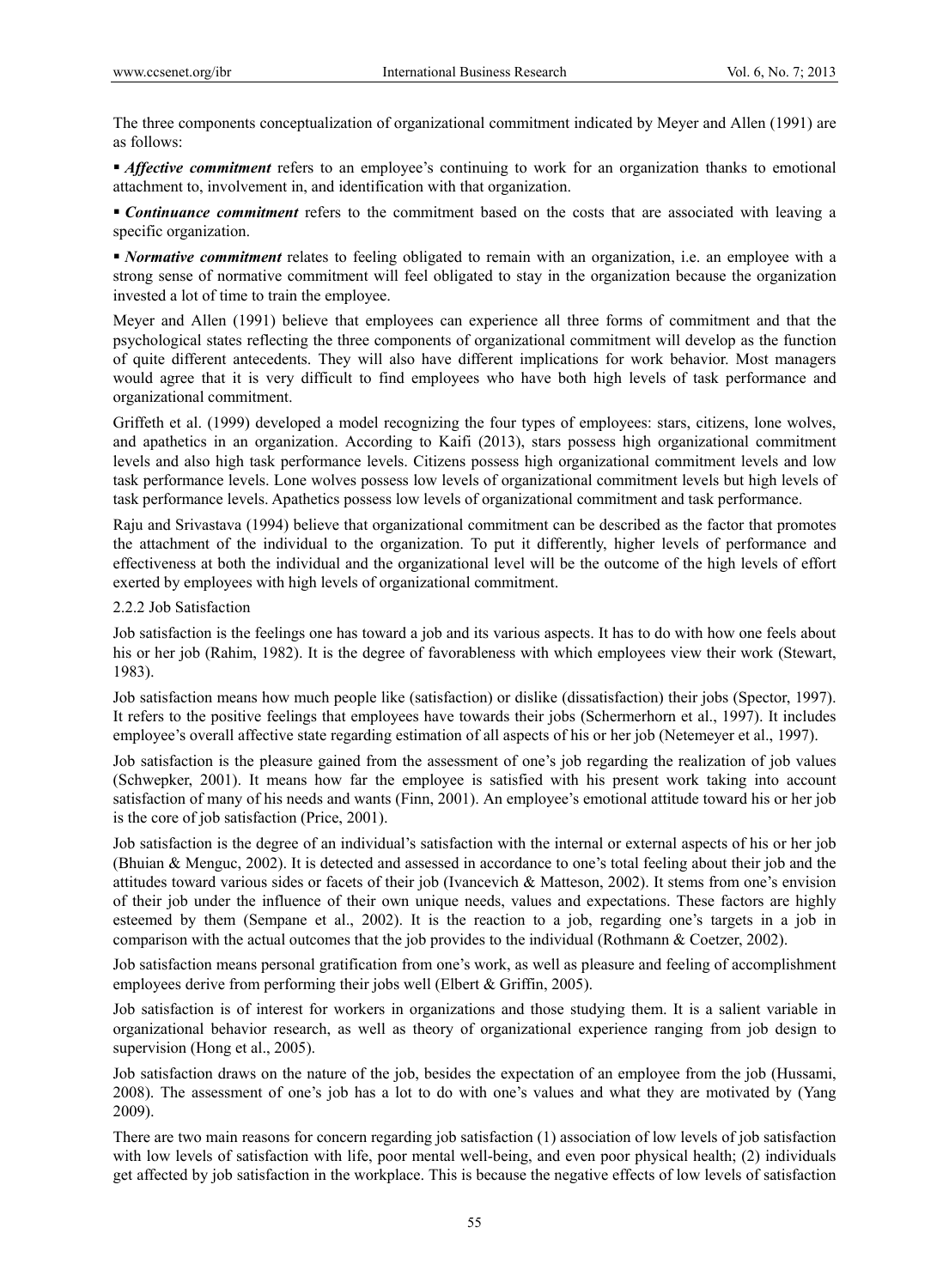may increase turnover, absenteeism, tardiness, decreased professional commitment, and lower quality of work (Noel, et al., 1982).

The two-factor theory of job satisfaction influentially explains job satisfaction. It maintains that job satisfaction has two components: intrinsic job factors and extrinsic job factors. Intrinsic job factors refer to an employee's desire for recognition, acceptance, responsibility, and advancement. Extrinsic job factors refer to satisfaction with salary, company mission and policies, and working conditions (Deselle, 1998). Thus, conditions at work trigger one of the needs. Work conditions related to satisfaction were labeled motivation factors. Work conditions related to dissatisfaction were labeled hygiene factors (Kaifi, 2013).

Job satisfaction is a sign of organizational effectiveness as most employers realize that the optimal functioning of their organization depends partially on their level of job satisfaction (Saari & Judge, 2004). Optimal performance needs employee's full potential at all levels in organizations; this emphasizes the importance of employee job satisfaction (Rothmann & Coetzer, 2002).

#### **3. Research Questions and Hypotheses**

The research process includes both questions and hypotheses. The research questions of this study are as follows:

*Q1: Are there essential variations among the employees at Teaching Hospitals in Egypt towards organizational cynicism?* 

*Q2: Are there fundamental differences among the employees at Teaching Hospitals in Egypt towards organizational commitment?* 

*Q3: Are there fundamental variations among the employees at Teaching Hospitals in Egypt towards job satisfaction?* 

*Q4: What is the effect of organizational cynicism on organizational commitment at Teaching Hospitals in Egypt?* 

*Q5: What is the relationship between organizational cynicism and job satisfaction at Teaching Hospitals in Egypt?* 

Drawing on these research questions, the research hypotheses of this study are as follows:

*H1: There is no significant discrimination among the employees at Teaching Hospitals in Egypt towards organizational cynicism.* 

*H2: There is no significant differences among the employees at Teaching Hospitals in Egypt towards organizational commitment.* 

*H3: There is no significant discrimination among the employees at Teaching Hospitals in Egypt towards job satisfaction.* 

*H4: There is no relationship between organizational cynicism and organizational commitment at Teaching Hospitals in Egypt.* 

*H5: There is no relationship between organizational cynicism and job satisfaction at Teaching Hospitals in Egypt.* 

### **4. Research Strategy**

A survey was used for the research design to collect data directly from the subject under review. Responses are then analyzed and hypotheses are tested for accuracy and correlations.

#### *4.1 Population and Sample*

The research study attempts to investigate the effects of organizational cynicism on job attitudes at Teaching Hospitals in Egypt. This sector includes nine Hospitals. They are Ahmed Maher, El-Matrya, El-Galaa, El-Sahel, Benha, Shebin El-Kom, Damnhour. The researcher excludes Hospitals in Sohag and Aswan. This explains why the population of this study includes 5,135 employees.

The random sampling was used for collecting the primary data due to difficulty of having access to all of the items of the research population, because of time limitations. The stratified random sample was used while selecting items from the different categories of employees. The following equation determines the sampling size (Daniel, 1999):

$$
n = \frac{N \times (Z)^2 \times P (1-P)}{d^2 (N-I) + (Z)^2 \times P (1-P)}
$$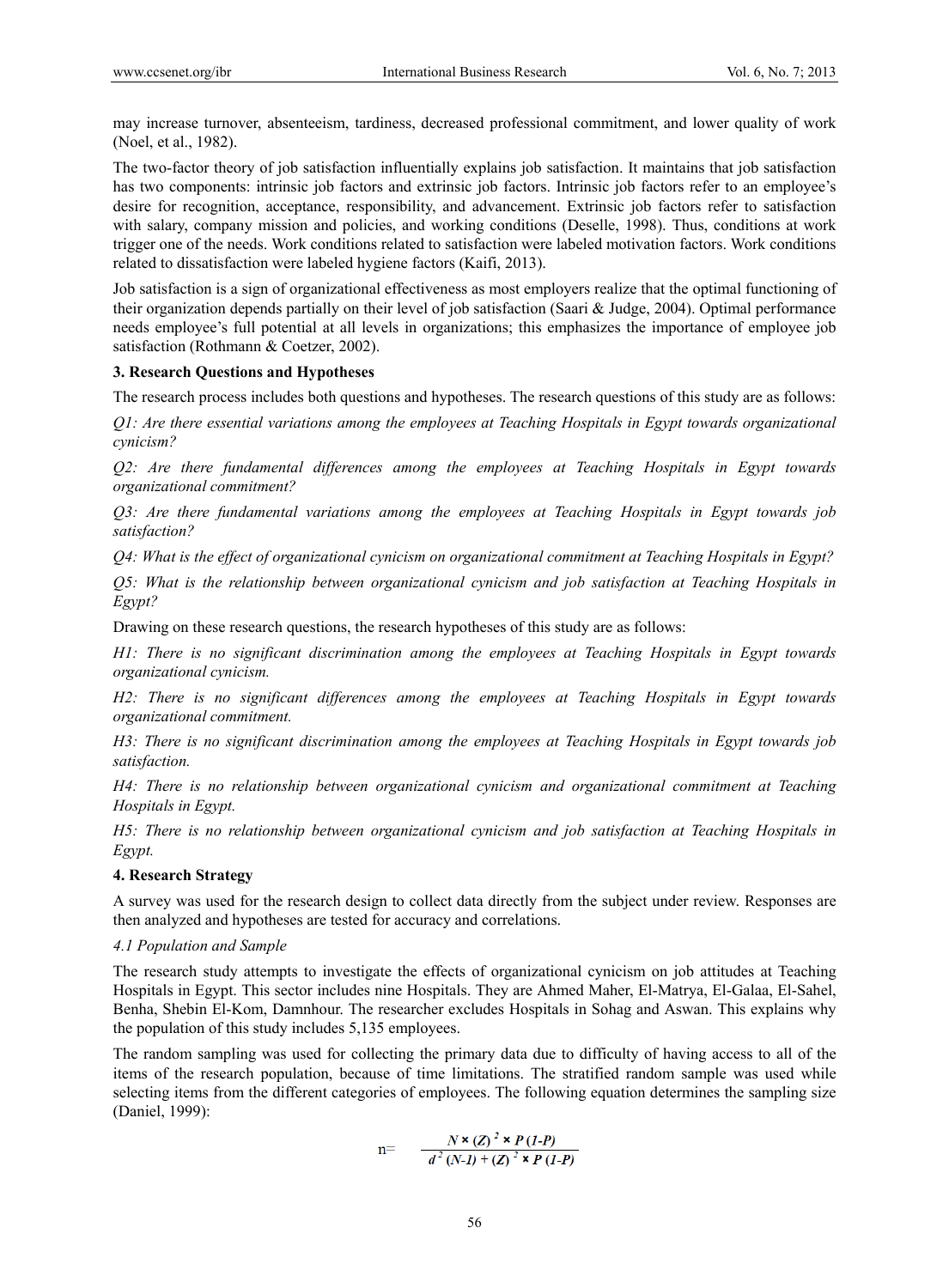Accordingly, the sample size has become 357 employees at Teaching Hospitals in Egypt.

| <b>Job Category</b>  | <b>Number of Population</b> | Percentage | <b>Sample Size</b>             |  |
|----------------------|-----------------------------|------------|--------------------------------|--|
| Physicians           | 1926                        | 37.50%     | $357 \text{ X } 37.50\% = 134$ |  |
| <b>Nurses</b>        | 2714                        | 52.86%     | $357 \text{ X } 52.86\% = 189$ |  |
| Administrative Staff | 495                         | 9.64%      | $357 \text{ X } 9.64\% = 34$   |  |
| Total                | 5135                        | 100%       | $357 \text{ X} 100\% = 357$    |  |

Table 1. Distribution of the sample size

Source: Personnel Department at Teaching Hospitals in Egypt, 2013.

Table 1 proves proportionality with the number of employees in the research population. Virtually, random choice of categories was accomplished utilizing the lists of employees at the Staff Affairs Department, Teaching Hospitals in Egypt. Table 2 illustrates the characteristics of sample units.

Table 2. Frequency distribution of the features of the sample

| Variables               |                      | Frequency | Percentage |
|-------------------------|----------------------|-----------|------------|
| 1- Job Title            | Physicians           | 84        | 28.3%      |
|                         | <b>Nurses</b>        | 183       | 61.6%      |
|                         | Administrative Staff | 30        | 10.1%      |
|                         | Total                | 297       | 100%       |
| $2 - Sex$               | Male                 | 119       | 40.1%      |
|                         | Female               | 178       | 59.9%      |
|                         | Total                | 297       | 100%       |
| 4- Marital Status       | Single               | 142       | 47.8%      |
|                         | Married              | 155       | 52.2%      |
|                         | Total                | 297       | 100%       |
| $5 - Age$               | Under 30             | 171       | 57.6%      |
|                         | From 30 to 45        | 105       | 35.4%      |
|                         | Above 45             | 21        | 7.1%       |
|                         | Total                | 297       | 100%       |
| 6- Educational Level    | Secondary school     | 160       | 53.9%      |
|                         | University           | 102       | 34.3%      |
|                         | Post Graduate        | 35        | 11.8%      |
|                         | Total                | 297       | 100%       |
| 6- Period of Experience | Less than 5 years    | 124       | 41.8%      |
|                         | From 5 to 10         | 98        | 33.0%      |
|                         | More than 10         | 75        | 25.3%      |
|                         | Total                | 297       | 100%       |

### *4.2 Procedure*

Questionnaires are used to recognize organizational cynicism, organizational commitment and job satisfaction. The questionnaire included three pages. A covering letter was attached to the questionnaire, explaining the aim of the study to reassure respondents of the confidentiality of responses and give instructions for completing the questionnaire.

Only 25 questionnaires were piloted by a closed circle of employees, requiring some modification. Data collection was accomplished through contacting informants in informal interviews. The questionnaires were distributed to all respondents in the sample to be completed anonymously during group administration.

The questionnaire included three types of questions, relating to recognizing organizational cynicism, organizational commitment, job satisfaction, A questionnaire on biographical information was included, containing questions on the variables of job title, sex, marital status, age, educational level, and period of experience. Data collection took approximately two months. Survey responses were 83%, 297 completed surveys out of the 357 distributed.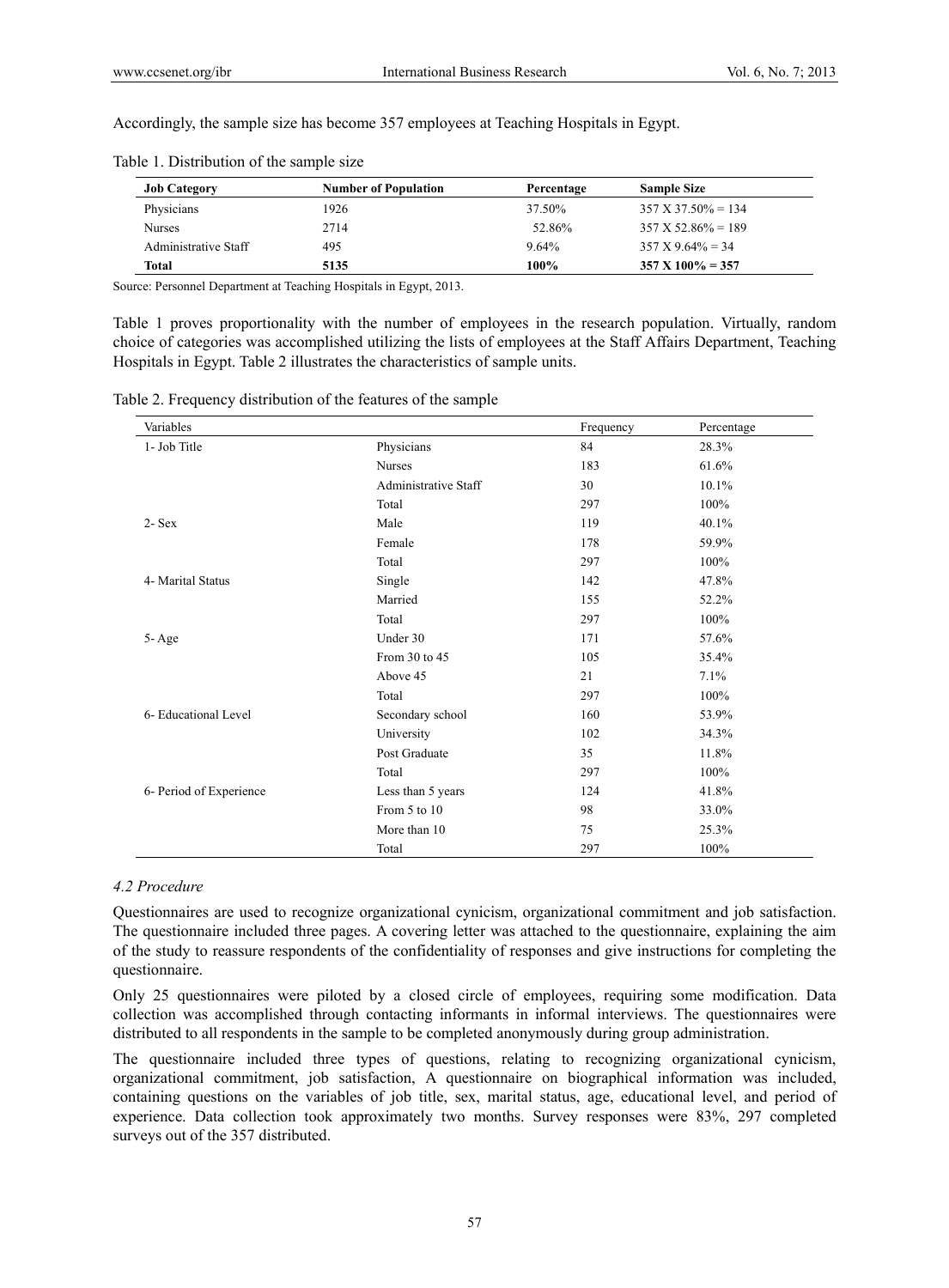## *4.3 Measuring Instruments*

## 4.3.1 Organizational Cynicism

In this study, the independent variable is organizational cynicism. The researchers utilize the scale of Dean et al., (1998), Brandes, et al., (1999) and Kalağan (2009) for measuring organizational cynicism. Organizational Cynicism Scale (OCS) is comprised of the three dimensions of affect, cognition, and behavior. The affect items reflect negative emotions such as distress-anguish, anger-rage, and disgust-revulsion. Belief items reflect cognitive evaluations that employees have about the integrity and sincerity of their employing organization. Behavioral items reflect critical and disparaging behaviors associated with organizational cynicism. OCS consists of 13 statements. There are five statements in cognitive dimension, four statements in emotional dimension and four statements in behavioral dimension. Organizational cynicism has been measured by the five-item scale of Likert of (Completely Agree) to (Completely Disagree) where each statement has five options.

## 4.3.2 Organizational Commitment

Organizational commitment, as a dependent variable, has been tackled. Aspects of organizational commitment include affective, continuance, and normative commitment. The researcher has employed the measure developed by Allan and Meyer (1990), modified by Meyer, et. al. (1993), to measure organizational commitment. It consists of 18 statements equally divided among secondary measures. A Likert scale was used for judging levels of agreement or disagreement, ranging from (5) which refers to full agreement and (1) which refers to full disagreement. This measure is used in many studies like Meyer, et al (1993) and Dunham, et al. (1994).

## 4.3.3 Job Satisfaction

Job satisfaction, as a dependent variable, has been investigated. The study has measured job satisfaction as a composite index of response to five statements taken from an eighteen item as tested by Agho, et al. (1993). The validity and reliability of the five statements have been demonstrated by Price & Mueller (1981; 1986) and by Hardigan & Carvajal (2001). The questionnaire used the five-point Likert scale ranging from (1), strongly disagree, to (5) strongly agree.

## 4.3.4 Data Analysis and Testing Hypotheses

The researcher has employed the following methods: (1) the Alpha Correlation Coefficient (ACC), which aims at verifying the degree of reliability in the scale of organizational cynicism and job attitudes, (2) Multiple Discriminant Analysis (MDA), which aims at discriminating among the employees in regard to organizational cynicism and job attitudes, (3) Multiple Regression Analysis (MRA), which aims at verifying the type and strength of the relationship between organizational cynicism as independent variables and job attitudes as a dependent variable, and (4) the statistical testing of hypotheses which includes Wilk's Lambda and chi-square that goes hand in hand with the MDA and F-test and T-test which go hand in hand with the MRA. All these tests accompany analysis means which are to be used. They are found in SPSS.

## **5. Hypotheses Testing**

Findings will be explained as follows (1) reliability of scales, (2) organizational cynicism, (3) organizational commitment, (4) job satisfaction, (5) the relationship between organizational cynicism and organizational commitment, and (6) the relationship between organizational cynicism and job satisfaction.

### *5.1 Evaluating Reliability*

The reliability of organizational cynicism, organizational commitment and job satisfaction were assessed to reduce errors of measuring and maximizing constancy of these scales.

ACC was used to determine the reliability or the degree of internal consistency in the scale under testing. It was decided to exclude variables that had a correlation coefficient of less than 0.30 when the acceptable limits of ACC range from 0.60 to 0.80. Levels of reliability analysis in social sciences so decide.

| The Dimension of Organizational Cynicism | <b>Number of Statement</b> | ACC  |
|------------------------------------------|----------------------------|------|
| The Cognitive Dimension                  |                            | 0.65 |
| The Affective Dimension                  |                            | 0.94 |
| The Behavioral Dimension                 |                            | 0.63 |
| <b>Total Measurement</b>                 | 13                         | 0.83 |

Table 3. Reliability of organizational cynicism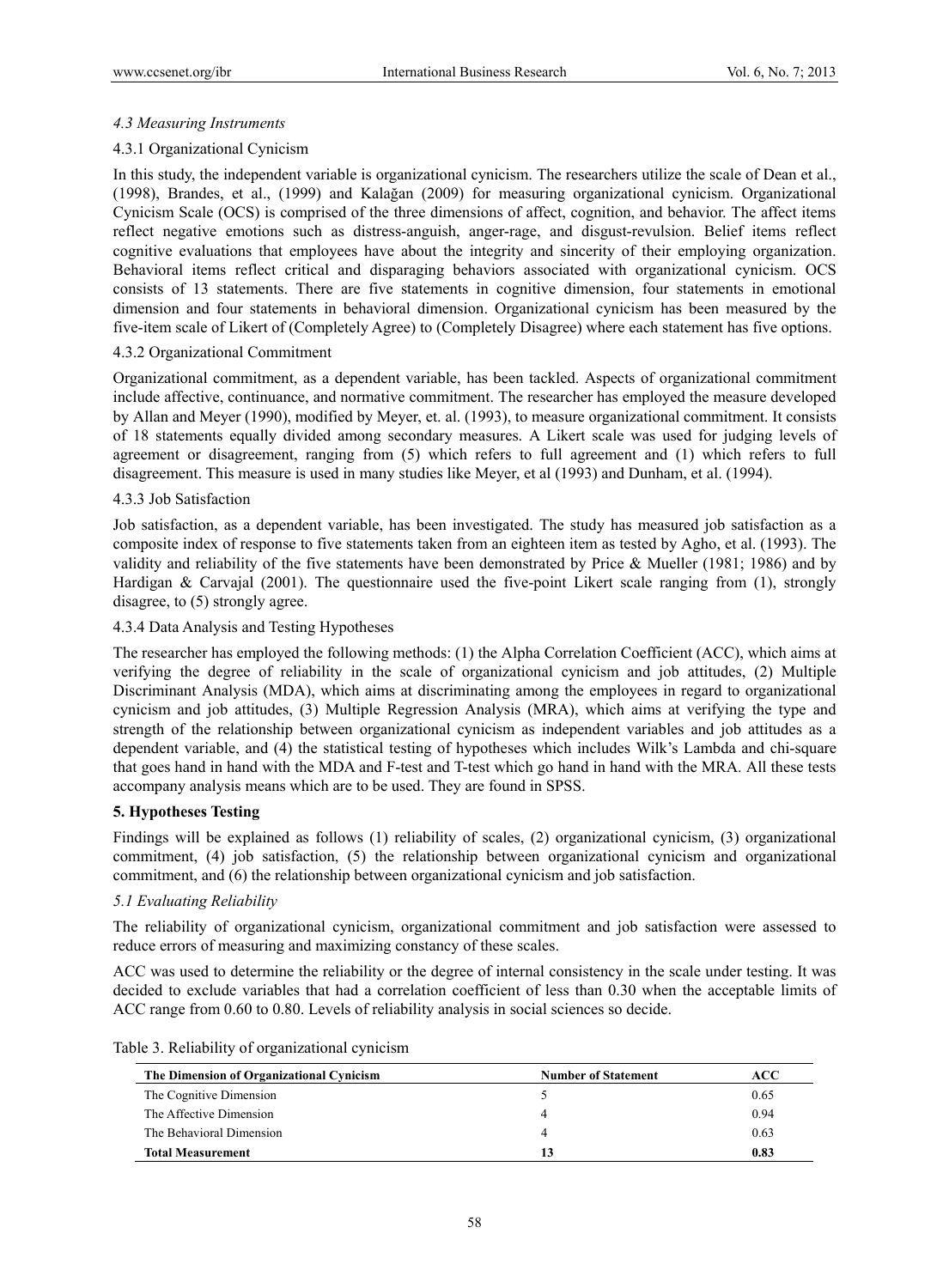Table 3 presents the internal consistency or reliability of the scales measured through Cronbach's alpha. The reliabilities of the cognitive and affective scales are generally higher (ranging from 0.65 to 0.94); while the behavioral scale is at 0.63, still indicating high reliability. The overall reliability of the preferred organizational questionnaire is 0.83, proving that organizational cynicism scale is reliable.

| Table 4. Reliability of organizational commitment |  |  |
|---------------------------------------------------|--|--|
|---------------------------------------------------|--|--|

| The Dimension of Organizational Commitment | <b>Number of Statement</b> | ACC  |
|--------------------------------------------|----------------------------|------|
| Affective Commitment                       |                            | 0.82 |
| Continuance Commitment                     |                            | 0.70 |
| Normative Commitment                       |                            | 0.81 |
| <b>Total Measurement</b>                   | 18                         | 0.83 |

According to Table 4 the internal consistency or reliability of the preferred organizational commitment scales ranges from 0.70 to 0.82. As a result, the overall reliability of the preferred organizational questionnaire is 0.83, giving evidence of reliability of the organizational commitment scale.

Also, ACC was applied on the scale of job satisfaction. ACC of the scale represented about 0.89, showing high reliability. Primary findings reflect the scale's reliability for measuring job satisfaction at Teaching Hospitals in Egypt.

Accordingly, three scales were defined, organizational cynicism (13 variables), where ACC represented about 0.83, organizational commitment (18 variables), where ACC represented 0.83, and job satisfaction (5 variables), where ACC represented about 0.89.

### *5.2 Organizational Cynicism*

The statistical results for the evaluative attitudes of employees towards organizational cynicism are studied. The first hypothesis to be tested is:

## *H1: There is no discrimination among the employees at Teaching Hospitals in Egypt towards organizational cynicism.*

The MDA was applied on three groups of employees regarding their evaluative attitudes towards organizational cynicism as presented in Tables 5 and 6.

|                                  | A- Discriminant Functions (DF)           |                      |                          |               |             |                |               |
|----------------------------------|------------------------------------------|----------------------|--------------------------|---------------|-------------|----------------|---------------|
| Function                         | Eigen Values                             | The % of Differences | <b>MCC</b>               | Wilks Lambada | Ch-Square   | Degree of Sign | Level of Sign |
|                                  | 1.46                                     | 68.0                 | 0.77                     | 0.24          | 410.59      | 24             | 0.000         |
|                                  | 0.69                                     | 32.0                 | 0.64                     | 0.59          | 151.03      | 11             | 0.000         |
| <b>B</b> - Classification Matrix |                                          |                      |                          |               |             |                |               |
| Groups                           |                                          | Number               | Predict Member of Groups |               |             | Total          |               |
| Physicians                       |                                          | 84                   |                          | 70 (83.3%)    | 14(16.7%)   | $0(0.0\%)$     | 84            |
| <b>Nurses</b>                    |                                          | 183                  | $15(8.2\%)$              |               | 168 (91.8%) | $0(0.0\%)$     | 183           |
| Administrative Staff             |                                          | 30                   | $2(6.7\%)$               |               | $7(23.3\%)$ | 21(70%)        | 30            |
| Total                            |                                          | 297                  |                          |               |             |                | 297           |
|                                  | The Percentage of the exact division 87% |                      |                          |               |             |                |               |

#### Table 5. Multiple Discriminant Analysis (MDA) of organizational cynicism

According to MDA, the most important findings include the following:

1) There is a strong significant relationship (MCC represents 0.77 in the DF) and a statistically significant relationship at level 0.01 between teaching hospitals of the employees groups and their evaluative attitudes towards organizational cynicism (see Table 5).

2) There is a high degree of difference among attitudes of employees towards organizational cynicism (the percentage of differentiation was 68% of DF).

3) The accurate classification of employees, according to their evaluative attitudes towards organizational cynicism, is 87%. The remaining portion, 13%, are similar (see Table 5).

4) There are twelve variables relating to organizational cynicism. They have an ability to discriminate among employees (see Table 6). The most important of them are "the employees believe that their hospital says one thing and does another (discrimination coefficients represent 0.47), "when the employees think about their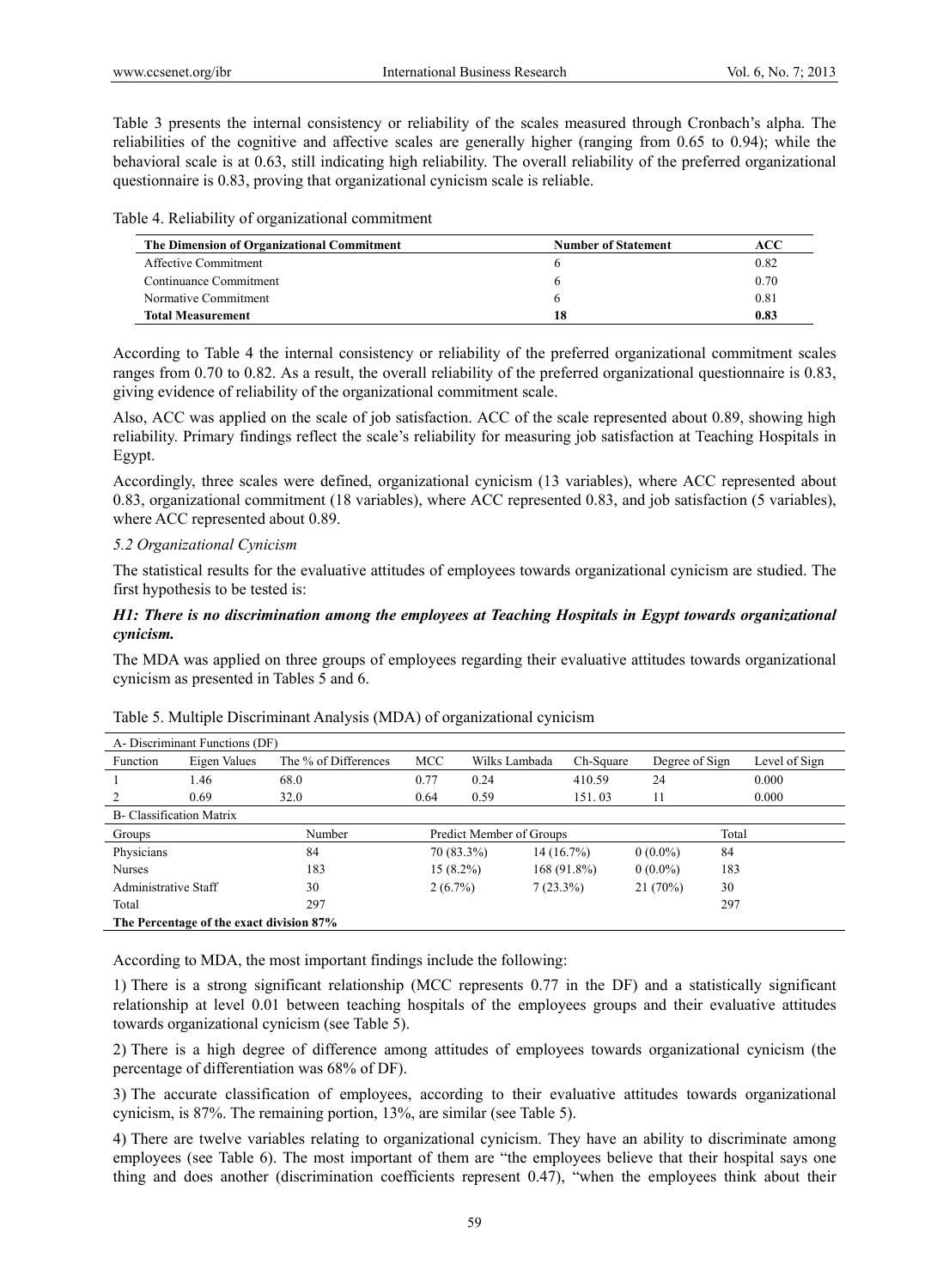hospital, they feel a sense of anxiety" (discrimination coefficients represent 0.28), "my hospital expects one thing of its employees, but rewards another" (discrimination coefficients represent 0.25), and "when I think about my hospital, I experience aggravation" (discrimination coefficients represent 0.25).

5) According to the mean of the three groups of employees (see Table 6), it was revealed that there are differences among them. As for physicians, they tend to agree, for example, that "in my hospital, I see very little resemblance between the events that are going to be done and the events which are done" (with a mean of 3.83). As for nurses, they tend to agree, for example, that "my hospital says one thing and does another" (with a mean of 4.01). As for administrative staff, they tend to agree to a high degree, for example, that "in my hospital, I see very little resemblance between the events that are going to be done and the events which are done" (with a mean of 4.47).

*Accordingly, the null hypothesis is rejected because the value of Wilks Lambda amounts to 0.24 (see table 5). Moreover, the value of chi-square calculated (410.59) in the free degree of (24) exceeds its table counterpart (42.98) at the statistical significance level of 0.01 (see table 5). Furthermore, it was decided to reject the same null hypothesis of twelve variables of organizational cynicism (13 variables) at the statistical significance level of 0.01, according to the test of univariate F. (see table 6).*

Table 6. The mean of employees towards organizational cynicism

| <b>The Variables</b>                                                                     | Mean  |       |       | F-Test     | Level  |  |
|------------------------------------------------------------------------------------------|-------|-------|-------|------------|--------|--|
|                                                                                          | Group | Group | Group |            | of Sig |  |
|                                                                                          |       | 2     | 3     |            |        |  |
| 1. I believe that my hospital says one thing and does another.                           | 3.50  | 4.01  | 2.27  | 48.64**    | 0.472  |  |
| 2. When I think about my hospital, I feel a sense of anxiety.                            | 3.25  | 3.21  | 4.30  | $18.18***$ | 0.282  |  |
| 3. My hospital expects one thing of its employees, but rewards another.                  | 3.33  | 3.89  | 3.90  | $6.32**$   | 0.249  |  |
| 4. When I think about my hospital, I experience aggravation.                             | 3.58  | 3.22  | 4.20  | $14.19**$  | 0.249  |  |
| 5. We look at each other in a meaningful way with my colleagues when my hospital         | 3.08  | 3.17  | 4.40  | $15.70**$  | 0.249  |  |
| and its employees are mentioned.                                                         |       |       |       |            |        |  |
| 6. When I think about my hospital, I experience tension.                                 | 3.42  | 3.30  | 4.30  | $12.26$ ** | 0.237  |  |
| 7. When I think about my hospital, I get angry.                                          | 3.00  | 3.22  | 4.10  | $15.50**$  | 0.231  |  |
| 8. I criticize the practices and policies of my hospital to people outside the hospital. | 3.17  | 2.98  | 3.90  | $9.67**$   | 0.212  |  |
| 9. In my hospital I see very little resemblance between the events that are going to be  | 3.83  | 3.84  | 4.47  | $8.22***$  | 0.187  |  |
| done and the events which are done.                                                      |       |       |       |            |        |  |
| 10. My hospital's policies, goals, and practices seem to have little in common           | 2.50  | 2.99  | 2.23  | $9.39***$  | 0.176  |  |
| 11. I talk with others about how work is being carried out in the hospital.              | 3.00  | 3.18  | 3.90  | $7.21$ **  | 0.157  |  |
| 12. If an application was said to be done in my hospital, I'd be more skeptical whether  | 3.58  | 3.59  | 3.23  | 1.63       | 0.084  |  |
| it would happen or not.                                                                  |       |       |       |            |        |  |

### *5.3 Organizational Commitment*

The statistical results for the evaluative attitudes of employees towards organizational commitment are judged. The second hypothesis to be tested is:

# *H2: There is no discrimination among the employees at Teaching Hospitals in Egypt regarding organizational commitment.*

The MDA was applied on three groups of employees and their evaluative attitudes towards organizational commitment as displayed in Tables 7 and 8.

|  | Table 7. Multiple Discriminant Analysis (MDA) of organizational commitment |  |
|--|----------------------------------------------------------------------------|--|
|  |                                                                            |  |

|                      | A-Discriminant Functions                   |                      |                          |               |               |                |               |
|----------------------|--------------------------------------------|----------------------|--------------------------|---------------|---------------|----------------|---------------|
| <b>Function</b>      | Eigen Values                               | The % of Differences | MCC                      | Wilks Lambada | Ch-Square     | Degree of Sign | Level of Sign |
|                      | 1.603                                      | 79.1                 | 0.785                    | 0.270         | 376.096       | 30             | 0.000         |
|                      | 0.424                                      | 20.9                 | 0.546                    | 0.702         | 101.534       | 14             | 0.000         |
|                      | B- Classification Matrix                   |                      |                          |               |               |                |               |
| Groups               |                                            | Number               | Predict Member of Groups |               | Total         |                |               |
| Physicians           |                                            | 84                   |                          | 56 (66.7%)    | $21(25.0\%)$  | $7(8.3\%)$     | 84            |
| <b>Nurses</b>        |                                            | 183                  |                          | $38(20.8\%)$  | $145(79.2\%)$ | $0(0.0\%)$     | 183           |
| Administrative Staff |                                            | 30                   |                          | $1(3.3\%)$    | $0(0.0\%)$    | 29(96.7%)      | 30            |
| Total                |                                            | 297                  |                          |               |               |                | 297           |
|                      | The Percentage of the exact division 77.4% |                      |                          |               |               |                |               |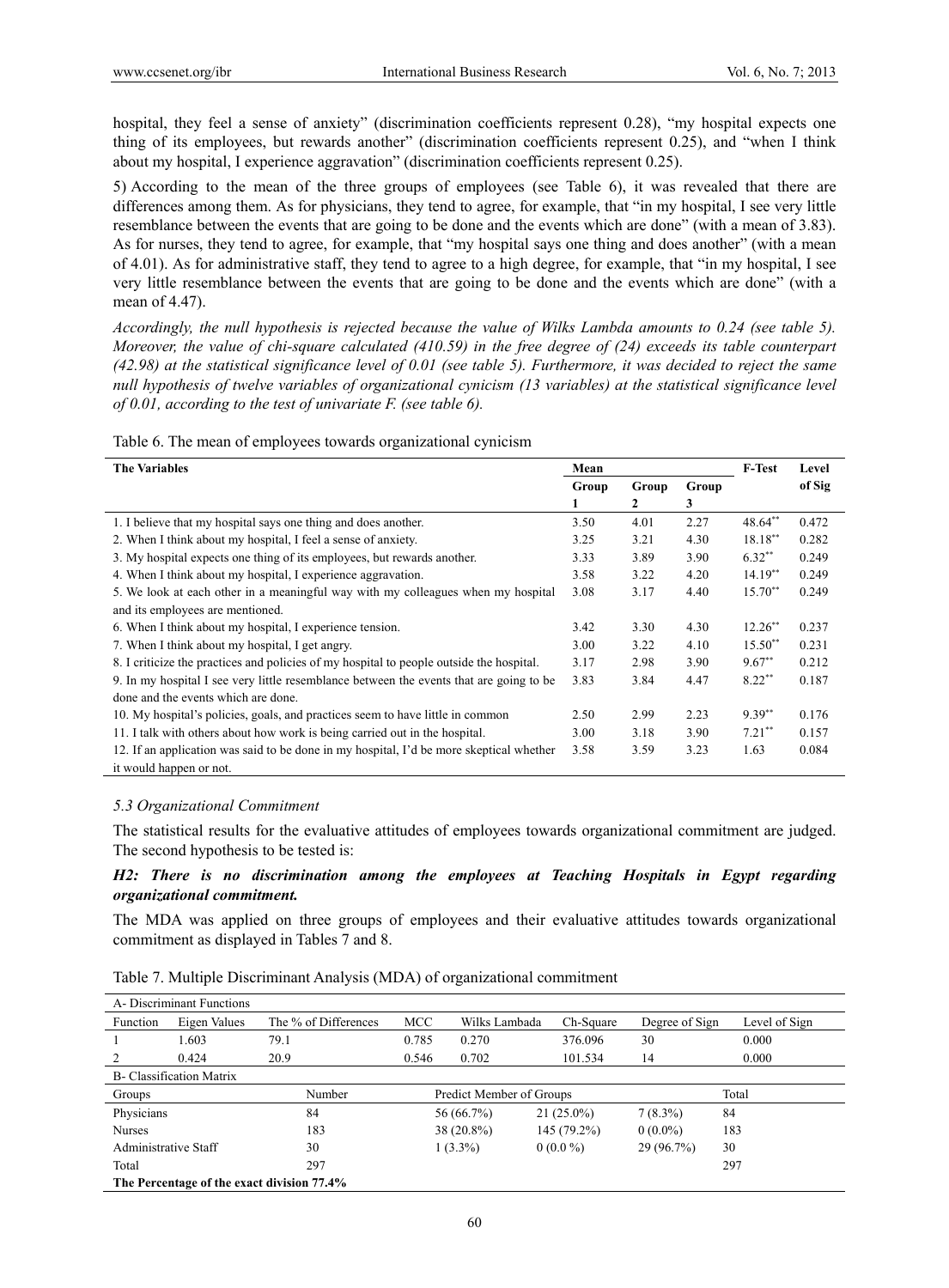According to MDA, the most important findings include the following:

1) There is a strong significant relationship (MCC represents 0.78 in the DF) and a statistically significant relationship at level 0.01 between teaching hospitals of the employees groups and their evaluative attitudes towards organizational commitment (see Table 7).

2) There is a high degree of difference among attitudes of employees towards organizational commitment (the percentage of differentiation was 79% of DF) (see Table 7).

3) The accurate classification of employees, according to their evaluative attitudes towards organizational commitment, is 77%. The rest, 23%, are similar (see Table 7).

4) There are fifteen variables relating to organizational commitment. They can discriminate among employees (see Table 8), most importantly "the lack of work opportunities at other places is one of the most important reasons behind my remaining at this hospital (discrimination coefficients represent 0.38)", "I feel strong loyalty and belonging to the family of this hospital" (discrimination coefficients represent 0.28), "if I do not have many things to do for myself at this hospital, I will think of working at another place" (discrimination coefficients represent 0.27), and "I have very few alternatives for work if I decide to leave this hospital" (discrimination coefficients represent 0.22).

5) According to the mean of the three groups of employees (see Table 8), differences among them emerged. As for physicians, they tend to agree, for example, that "I feel strong loyalty and belonging to the family of this hospital" (with a mean of 3.83). As for nurses, they tend to agree, for example, that "it is very difficult for me to leave work at the hospital, even if I want so" (with a mean of 3.63). As for administrative staff, they tend to agree to a high degree, for example, that "lack of work opportunities at other places is one of the most important reasons behind my remaining at this hospital" (with a mean 4.67).

*Accordingly, the null hypothesis is rejected because of the value of Wilks Lambda amount to 0.27 (see table 7). Besides the value of chi-square calculated (376.096) in the free degree of (30) exceeds its table counterpart (50.89) at the statistical significance level of 0.01 (see table 7). Furthermore, it was decided to reject the same null hypothesis of fifteen variables of organizational commitment (18 variables) at the statistical significance level of 0.01, according to the test of univariate F (see table 8).* 

| <b>The Variables</b>                                                                | Mean  |                | F-Test | Level      |        |
|-------------------------------------------------------------------------------------|-------|----------------|--------|------------|--------|
|                                                                                     | Group | Group          | Group  |            | of Sig |
|                                                                                     | 1     | $\overline{2}$ | 3      |            |        |
| 1. Lack of work opportunities at other places is one of the most important reasons  | 2.75  | 2.91           | 4.67   | $40.961**$ | 0.379  |
| behind my remaining at this hospital.                                               |       |                |        |            |        |
| 2. I feel strong loyalty and belonging to the family of this hospital.              | 3.83  | 3.25           | 4.13   | $16.31**$  | 0.280  |
| 3. If I do not have many things to do for my self at this hospital, I will think of | 3.17  | 2.83           | 2.83   | $4.618**$  | 0.270  |
| working at another place.                                                           |       |                |        |            |        |
| 4. I have very few alternatives for work if I decide to leave this hospital.        | 2.83  | 2.97           | 4.00   | $13.220**$ | 0.218  |
| 5. I owe much to this hospital.                                                     | 3.58  | 3.25           | 3.73   | $6.807**$  | 0.189  |
| 6. I feel emotional relation to the hospital where I work.                          | 3.67  | 3.24           | 3.97   | $9.006**$  | 0.184  |
| 7. I feel the problems of the hospital are really mine.                             | 3.33  | 3.46           | 2.77   | $6.342**$  | 0.164  |
| 8. I feel I am a member of the family of this hospital.                             | 3.58  | 3.30           | 3.50   | 2.169      | 0.157  |
| 9. My life will be highly confused if I decide to leave work at this hospital now.  | 3.33  | 3.05           | 3.30   | 2.220      | 0.147  |
| 10. This hospital deserves my full interest and loyalty.                            | 3.50  | 3.45           | 4.00   | $4.664**$  | 0.138  |
| 11. It is very difficult for me to leave work at the hospital, even if I want so.   | 3.67  | 3.63           | 3.07   | 4.705**    | 0.131  |
| 12. I will feel guilty if I leave work at the hospital.                             | 3.00  | 2.79           | 3.27   | 2.727      | 0.101  |
| 13. I hope I will spend all my professional career at this hospital.                | 3.08  | 2.96           | 2.77   | 0.790      | 0.094  |
| 14. Continuing work at this hospital is due to my need for this for dire necessity. | 3.42  | 3.51           | 3.27   | 0.915      | 0.060  |
| 15. I will not leave this hospital now as I feel I have duty towards its members.   | 3.33  | 3.45           | 3.20   | 0.903      | 0.058  |

Table 8. The mean of employees regarding organizational commitment

### *5.4 Job Satisfaction*

The evaluative attitudes of employees towards organizational cynicism are detected according to statistical results. The third hypothesis to be tested is:

### *H3: There is no discrimination among the employees at Teaching Hospitals in Egypt towards job satisfaction.*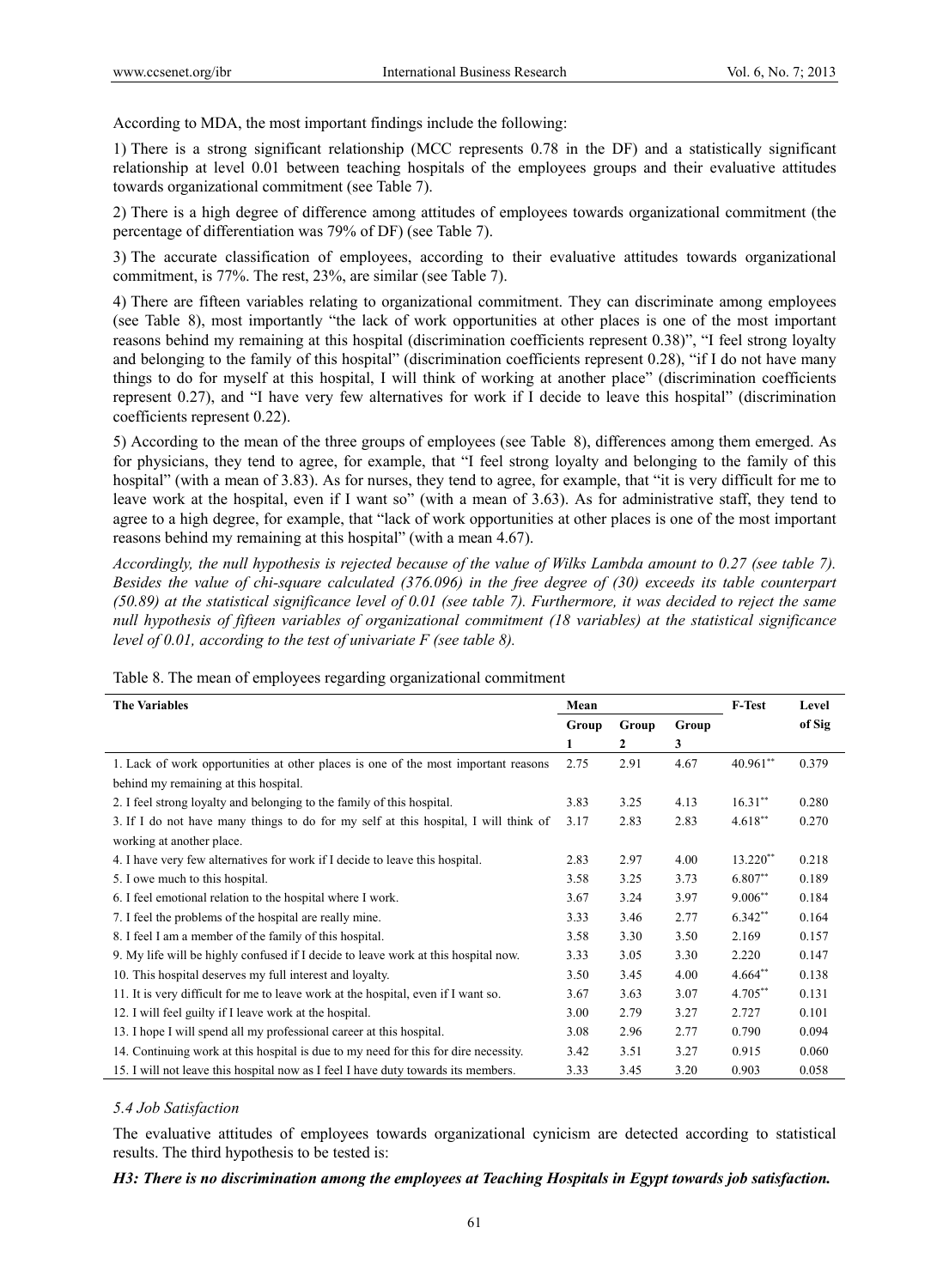The MDA analysis was applied on a model including three groups of employees, and their evaluative attitudes towards job satisfaction as shown in Tables (9) and (10). The most important findings of MDA include the following:

1) There is a strong significant relationship (MCC represents 0.41 in the DF) and a statistically significant relationship at level 0.01 between teaching hospitals of the employees groups and their evaluative attitudes towards job satisfaction at Teaching Hospitals in Egypt (see Table 9).

2) There is a high degree of difference among attitudes of employees towards job satisfaction at Teaching Hospitals in Egypt (the percentage of differentiation was 62% of DF) (see Table 9).

|                                  | A-Discriminant Functions                   |                      |                            |               |              |                |               |
|----------------------------------|--------------------------------------------|----------------------|----------------------------|---------------|--------------|----------------|---------------|
| Function                         | Eigen Values                               | The % of Differences | <b>MCC</b>                 | Wilks Lambada | Ch-Square    | Degree of Sign | Level of Sign |
|                                  | 0.201                                      | 62.0                 | 0.409                      | 0.741         | 87.609       | 8              | 0.000         |
|                                  | 0.123                                      | 38.0                 | 0.331                      | 0.890         | 34.017       | 3              | 0.000         |
| <b>B</b> - Classification Matrix |                                            |                      |                            |               |              |                |               |
| Groups                           |                                            | Number               | Predict Member of Groups   |               |              | Total          |               |
| Physicians                       |                                            | 84                   |                            | 56 (66.7%)    | $14(16.7\%)$ | 14(16.7%)      | 84            |
| <b>Nurses</b>                    |                                            | 183                  |                            | $61(33.3\%)$  | $83(45.4\%)$ | 39 (21.3%)     | 183           |
| Administrative Staff             |                                            | 30                   | $7(23.3\%)$<br>$2(6.70\%)$ |               | $21(70.0\%)$ | 30             |               |
| Total                            |                                            | 297                  |                            |               |              |                | 297           |
|                                  | The Percentage of the exact division 53.9% |                      |                            |               |              |                |               |

Table 9. Multiple Discriminant Analysis (MDA) of job satisfaction

3) The accurate classification of employees, according to their evaluative attitudes towards job satisfaction, is 54%, which is not a high percentage. Forty six percentage of the employees are similar (see Table 9).

4) There are four variables relating to job satisfaction. They may discriminate among employees (see Table 10), most importantly, "the employees like their job better than the average worker does" (discrimination coefficients represent 0.80), "I would rather be doing another job" (discrimination coefficients represent 0.79), "most days I am enthusiastic about my job" (discrimination coefficients represent 0.75), and "I find real enjoyment in my job" (discrimination coefficients represent 0.66).

5) According to the mean of the three groups of employees (see Table 10), differences among them were found. As for physicians, they tend to agree, for example, that I like my job better than the average worker does (with a mean of 3.67). As for nurses, they tend to agree, for example, that I like my job better than the average worker does (with a mean of 4.20). As for administrative staff, they tend to agree, for example, that I find real enjoyment in my job (with a mean of 2.87).

|  |  |  | Table 10. The mean among employees concerning job satisfaction |
|--|--|--|----------------------------------------------------------------|
|  |  |  |                                                                |

| <b>The Variables</b>                                  | Mean    | <b>F-Test</b> | Level   |            |        |
|-------------------------------------------------------|---------|---------------|---------|------------|--------|
|                                                       | Group 1 | Group 2       | Group 3 |            | of Sig |
| 1. I like my job better than the average worker does. | 3.67    | 4.20          | 2.67    | $22.34**$  | 0.801  |
| 2. I would rather be doing another job.               | 3.33    | 2.79          | 2.20    | $11.73***$ | 0.795  |
| 3. Most days I am enthusiastic about my job.          | 3.33    | 3.19          | 1.87    | $13.47***$ | 0.755  |
| 4. I find real enjoyment in my job.                   | 3.67    | 4.12          | 2.87    | 14.82**    | 0.658  |

*Accordingly, the null hypothesis is rejected because of the value of Wilks Lambda amount to 0.74 (see table 9). Besides, the value of chi-square calculated (87.61) in the free degree of (8) exceeds its table counterpart (20.09) at the statistical significance level of 0.01 (see table 9). On the other hand, it was decided to reject the same null hypothesis of four variables of job satisfaction (5 variables) at the statistical significance level of 0.01, according to the test of univariate F (see table 10).* 

### *5.5 Organizational Cynicism and Organizational Commitment*

The statistical results for answering the fourth question regarding the relationship between organizational cynicism and organizational commitment are investigated. The fourth hypothesis to be tested is:

## *H4: There is no relationship between organizational cynicism and organizational commitment at Teaching Hospitals in Egypt.*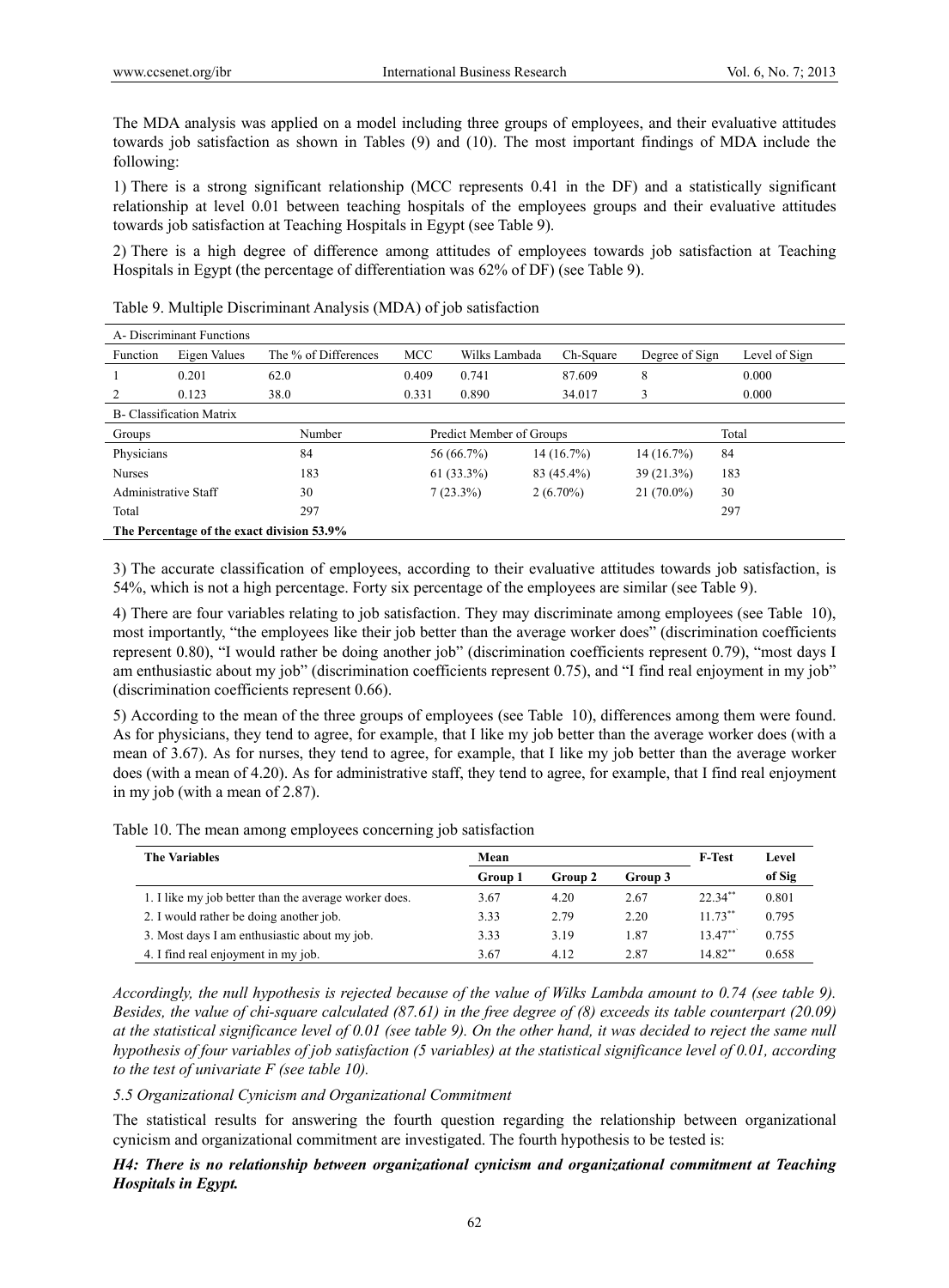According to the results of correlation coefficient, there is a statistically significant correlation between the aspects of organizational cynicism and organizational commitment. The correlation of cognitive, affective and behavioral (- 0.018, - 0.109, and - 0.409) respectively was found to be significant at 0. 05 level. The overall correlation is - 0.21.

|  |  | Table 11. MRA results for organizational cynicism and organizational commitment |  |  |  |
|--|--|---------------------------------------------------------------------------------|--|--|--|
|  |  |                                                                                 |  |  |  |

| The Variables of Organizational Cynicism  | <b>Beta</b>            | R        | $\mathbb{R}^2$ |
|-------------------------------------------|------------------------|----------|----------------|
| The Cognitive Dimension                   | $-0.134*$              | $-0.018$ | 0.0423         |
| The Affective Dimension                   | $-0.449**$             | $-0.109$ | 0.0119         |
| The Behavioral Dimension                  | $-0.718$ <sup>**</sup> | $-0.409$ | 0.167          |
| • Multiple Correlation Coefficients (MCC) | 0.497                  |          |                |
| • Determination Coefficient (DC)          | 0.247                  |          |                |
| $\blacksquare$ The Value of Calculated F  | 32.035                 |          |                |
| • Degree of Freedom                       | 3, 293                 |          |                |
| • The Value of Indexed F                  | 3.78                   |          |                |
| ■ Level of Significant                    | 0.000                  |          |                |

Notes:  $* P < 0.6 ** P < 0.01$ .

Depending on MRA, Table 11 presents the type and strength of the relationship between organizational cynicism and organizational commitment. The findings of MRA include the following:

1) According to MCC, there is a statistically significant relationship between organizational cynicism and organizational commitment, 50%.

2) Based on DC, organizational cynicism may interpret 25% of the total differentiation in organizational commitment.

3) On the basis of MRA, the variables of organizational cynicism providing more explanation of the difference in the level of organizational commitment include the behavioral dimension (0.72), the affective dimension (0.45) and finally the cognitive dimension (0.13).

*As a result, the null hypothesis is rejected and the alternative hypothesis is accepted. This is because the model of MRA has shown that there was fundamental relationship between organizational cynicism and organizational commitment at the statistical significance level of 0.01, according to T-Test (See Table 11).* 

*5.6 Organizational Cynicism and Job Satisfaction* 

The statistical results for the relationship between organizational cynicism and job satisfaction are determined. The fifth hypothesis to be tested is:

# *H5: There is no relationship between organizational cynicism and job satisfaction at Teaching Hospitals in Egypt.*

According to the results of correlation coefficient, there is a statistically significant correlation between the aspects of organizational cynicism and job satisfaction. The correlation of cognitive, affective and behavioral (- 0.212, - 0.333, and - 0.412) respectively was found to be significant at 0. 05 level. The overall correlation is - 0.412.

| The Variables of Organizational Cynicism | <b>Beta</b> | R     | $\mathbf{R}^2$ |
|------------------------------------------|-------------|-------|----------------|
| The Cognitive Dimension                  | $-0.200**$  | 0.212 | 0.0449         |
| The Affective Dimension                  | $0.045***$  | 0.333 | 0.1109         |
| The Behavioral Dimension                 | $-0.431$ ** | 0.412 | 0.1697         |
| • Multiple Correlation Coefficients      | 0.453       |       |                |
| • Coefficient of Determination           | 0.205       |       |                |
| • The Value of Calculated F              | 25.199      |       |                |
| • Degree of Freedom                      | 3, 293      |       |                |
| • The Value of Indexed F                 | 3.78        |       |                |
| ■ Level of Significant                   | 0.000       |       |                |

Note:  $** P < .01$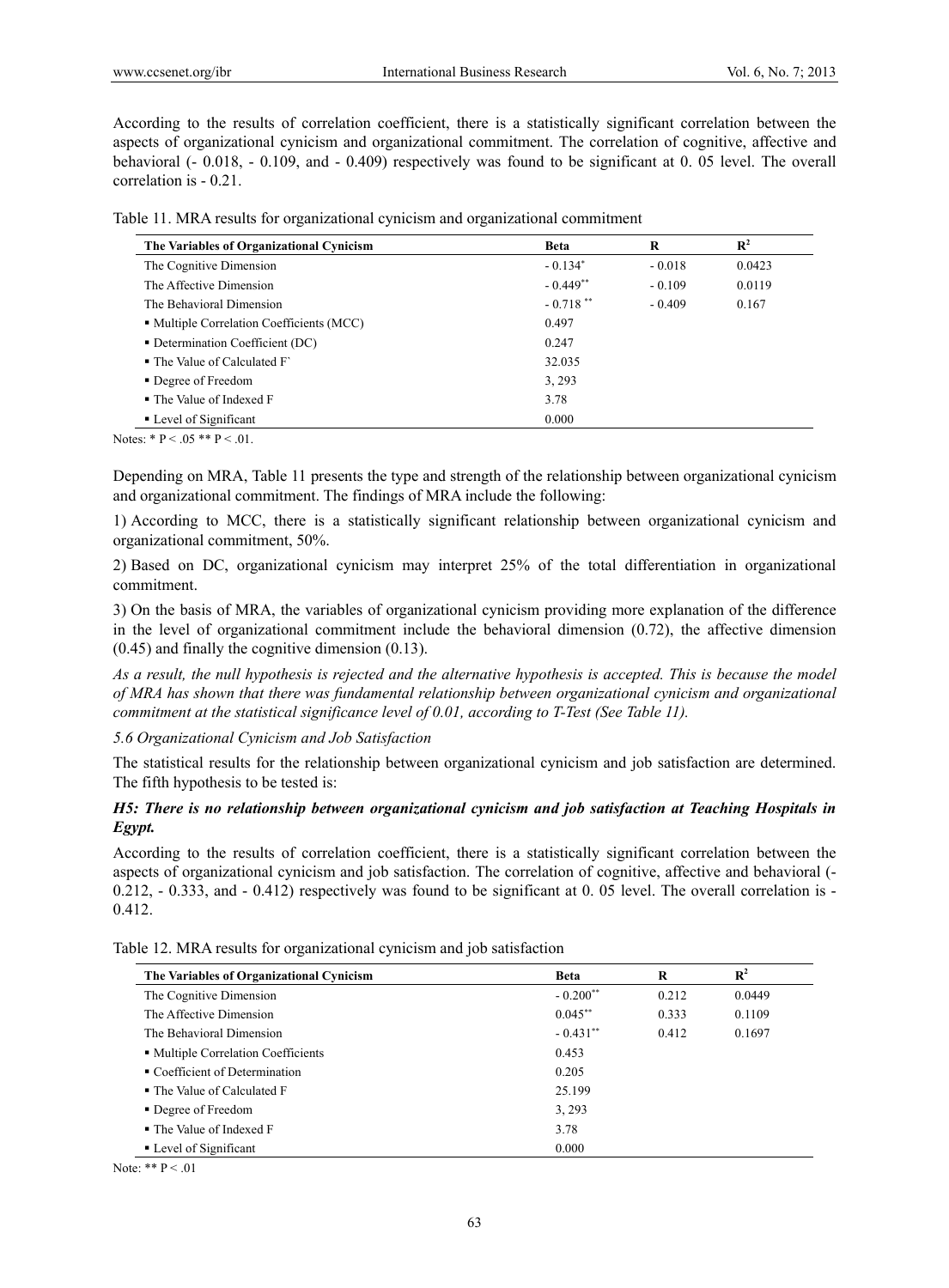On the basis of MRA, Table (12) presents the type and strength of the relationship between organizational cynicism and job satisfaction. The findings of MRA include the following:

1) According to MCC, there is a statistically significant relationship between organizational cynicism and job satisfaction. It represents 45%.

2) Depending on DC, organizational cynicism may interpret 21% of the total differentiation in job satisfaction.

3) Based on MRA, the variables of organizational cynicism that better explain the difference in the level of job satisfaction include the behavioral dimension (0.43), the cognitive dimension (0.20), and the affective dimension  $(0.05)$ .

*Accordingly, the null hypothesis is rejected and the alternative hypothesis has been accepted. This is because the model of MRA has shown that there was fundamental relationship between organizational cynicism and job satisfaction at the statistical significance level of 0.01, according to T-Test (See Table 12).* 

## **6. Research Findings**

This study on the effects organizational cynicism on job attitudes at Teaching Hospitals in Egypt has revealed a host of results which are worthy of study and interest. The most important findings are summed up as follows:

1) The researcher was able to determine that differences exist among the employees regarding their evaluative attitudes organizational cynicism, most importantly "the employees' belief that their hospital says one thing and does another", "when the employees think about their hospital, they feel a sense of anxiety", "my hospital expects one thing of its employees, but rewards another", "when I think about my hospital, I experience aggravation", and "we look at each other in a meaningful way with my colleagues when my hospital and its employees are mentioned".

2) The researcher was able to determine that differences exist among the employees regarding their evaluative attitudes towards organizational commitment, most importantly "the lack of work opportunities at other places is one of the most important reasons behind my remaining at this hospital", "I feel strong loyalty and belonging to the family of this hospital", "if I do not have many things to do for myself at this hospital, I will think of working at another place", "I have very few alternatives for work if I decide to leave this hospital", "I owe much to this hospital", and "I feel emotional relation to the hospital where I work".

3) There are differences among the employees regarding their evaluative attitudes towards job satisfaction, most importantly "the employees like their job better than the average worker does", "I would rather be doing another job", "most days I am enthusiastic about my job", and "I find real enjoyment in my job".

4) There is a statistically significant relationship between the dimensions of organizational cynicism (the cognitive dimension, the affective dimension and the behavioral dimension) and organizational commitment at Teaching Hospitals in Egypt.

5) There is a statistically significant relationship between the dimensions of organizational cynicism (the cognitive dimension, the affective dimension and the behavioral dimension) and job satisfaction at Teaching Hospitals in Egypt.

# **7. Recommendations**

In the light of previous results, the researcher completed a set of recommendations, the most important of which are:

1) Managers in organizations need to play a more active and vital role in preventing cynicism. Administrators must adopt an open-door policy. This will provide employees the opportunity to freely express their views to managers and administrators without being reprimanded.

2) By learning more about the causes of cynicism, managers can address certain issues that have a tendency to trigger such unwanted behaviors. Having weekly conversations with each employee (i.e., one-on-one) can be a great time and venue for such conversations to take place.

3) Managers need to be more understanding when dealing with all employees. Thus, emotional intelligence trainings for all managers can be effective. "For success in the modern workforce, which is mostly practiced in an increasingly stressful and emotionally taxing environment characterized by high competition, constant transformation and looming uncertainty, emotional intelligence skills provide an advantage" (Kaifi & Noori, 2010).

4) Management can influence the level of cynicism by ensuring that all successful changes are clearly publicized. No matter how small the change, if it is in the direction intended by management, it should be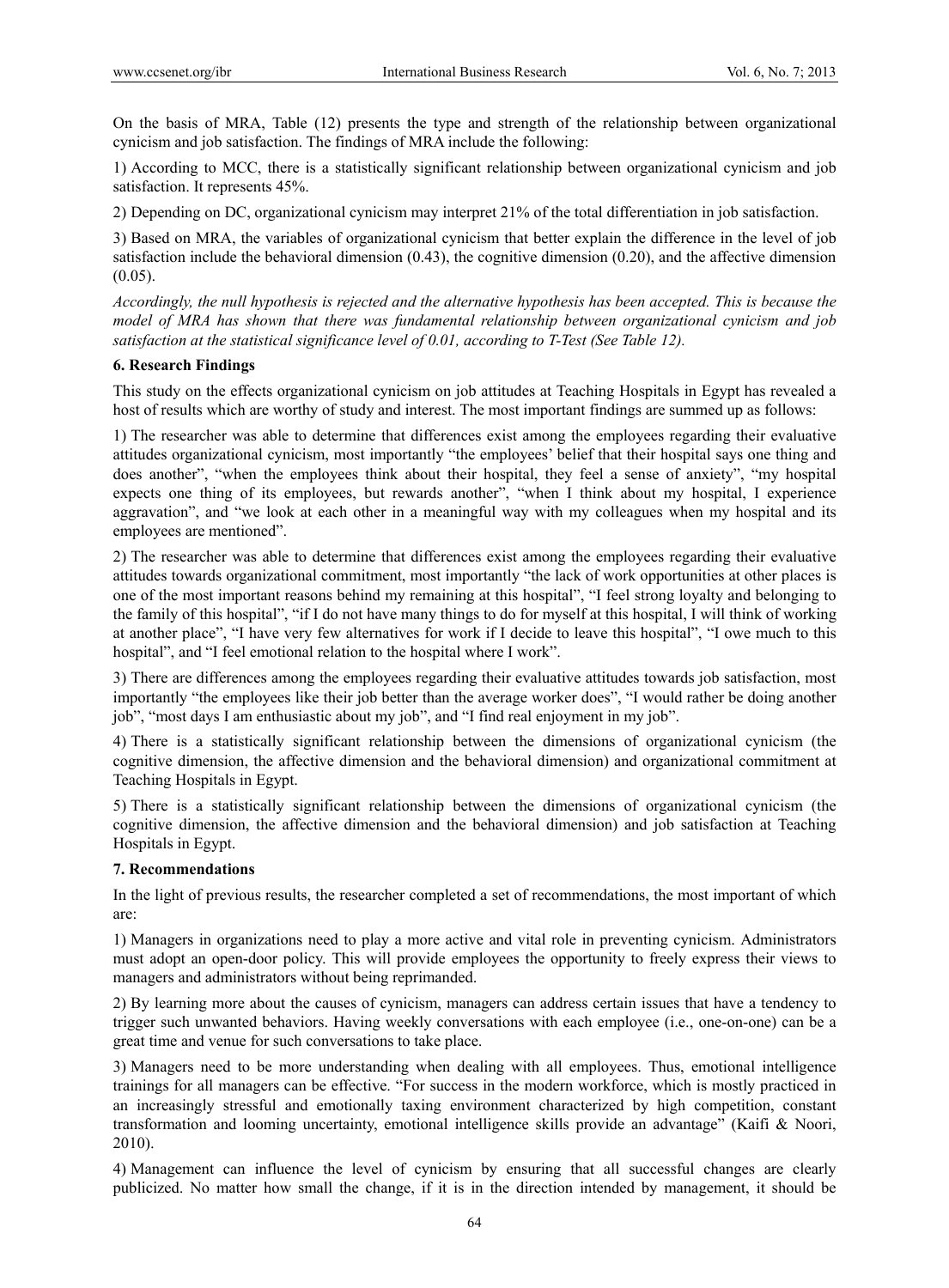communicated.

5) Organizations must learn to manage values with care to avoid disillusionment and organizational cynicism among employees and recruit people who have lower general cynicism.

6) There are indications of unethical tendencies being less among managers in middle and senior management positions. The role of organizational culture in improving ethicality warrants added attention. Future work might incorporate other research methodologies in measuring organizational cynicism and ethical behavior to further our understanding of this causation.

### **8. Limitations and Future Research**

Several limitations of this study should be considered. First, the research population is Teaching Hospitals in Egypt. This sector includes nine Hospitals. The researcher excludes Hospitals in Sohag and Aswan. This explains why the population of this study involves all employees (physicians, nurses, and administrative staff). Also, the present study has drawn on the questionnaire method for collecting primary data necessary for the study. The questionnaire list is interested in recognizing organizational cynicism and organizational attitudes.

There are several areas for possible future research. First, it will be useful to investigate the relationship between organizational cynicism and job attitudes at larger organizations. Second, a comparative analysis between private and public hospitals may be made. This subject may be applied in different fields other than the health sector (e.g., military, security, and educational organizations, etc.). Future researches also need to investigate the relationship between organizational cynicism and burnout of employees. Finally, future studies need to examine the relationship between organizational cynicism and organizational change.

## **9. Conclusion and Implications**

For individual managers, the practical implications begin with the recognition that employee cynicism is an important attitude with significant consequences. Within the scope of the study, the concepts of organizational cynicism and job attitudes are generated by trying to point out the levels of organizational cynicism among the Teaching Hospitals in Egypt. It has been concluded that there are differences among the employees regarding their evaluative attitudes towards organizational cynicism and job attitudes. However the cognitive, affective, and behavioral dimensions of organizational cynicism have a significant effect on job attitudes.

Since organizational cynicism is associated with many other concepts such as job satisfaction and organizational commitment, managers should deepen the perception of organizational justice that can be realized without spending much effort and resources. In organizations with a high sense of justice, motivation and internal loyalty, employees are more likely to be more loyal to their work and organizations.

Organizational trainings should become the norm in many organizations where managers discuss specific attitudes that affect the organization's culture while emphasizing both the short-term and long-term implications of organizational cynicism. In order for an organization to be competitive, it becomes imperative for its human resources to focus on creativity, innovativeness, unity, and efficacy. Thus, distractions of organizational cynicism can be disastrous for an organization and the culprits should be reprimanded.

Quarterly surveys should also be used to gauge how employees are feeling so managers can create a healthier environment for all employees. Needless to say, stress can be the root cause of organizational cynicism and stress can come in many different forms and from many different internal and external factors. Future researchers should consider investigating the relationship between stress and organizational cynicism.

### **References**

- Abraham, R. (2000). Organizational Cynicism: Bases and Consequences. *Genetic, Social, and General Psychology Monographs, 126*(3), 269-292.
- Agho, A., Mueller, C., & Price, J. (1993). Determinants of Employee Job Satisfaction: An Empirical Test of a Causal Model. *Human Relation, 46*, 1007-1027. http://dx.doi.org/10.1177/001872679304600806
- Allen, N., & Meyer, J. (1990). The Measurement and Antecedents of Affective, Continuance and Normative Commitment to the Organization. *Journal of Occupational Psychology, 63*, 1-18. http://dx.doi.org/10.1111/j.2044-8325.1990.tb00506.x
- Andersson, L. (1996). Employee Cynicism: An Examination Using a Contract Violation Framework. *Human Relations*, 1397-1398.
- Babakus, E., Cravens, D., Johnston, M., & Moncrief, W. (1999). The Role of Emotional Exhaustion in Sales Force Attitude and Behavior Relationships. *Journal of the Academy of Marketing Science, 27*(1), 58-70.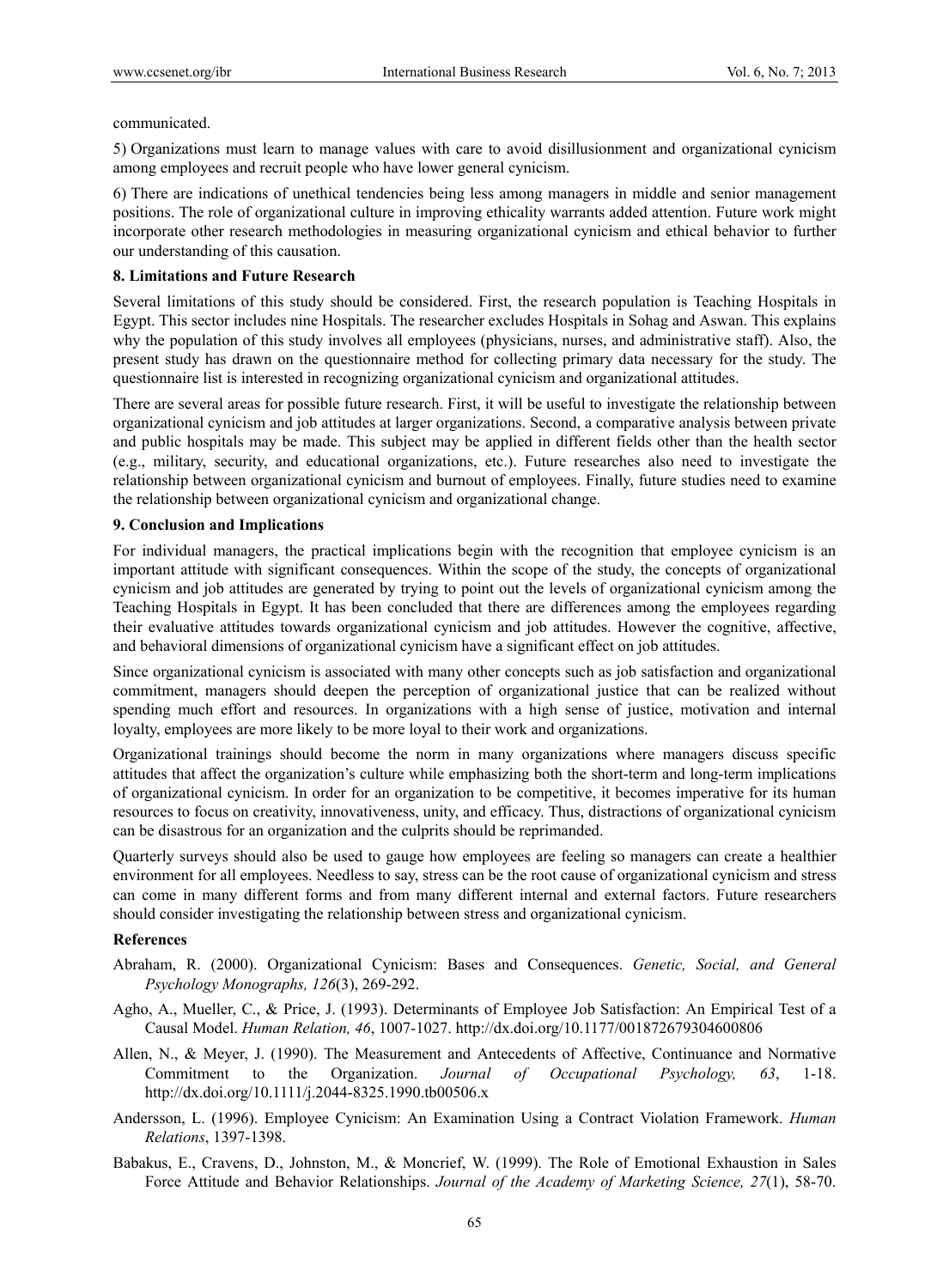http://dx.doi.org/10.1177/0092070399271005

- Barefoot, J., Dodge, K., Peterson, B., Dahlstrom, W., & Williams, R. (1989). The Cook-Medley Hostility Scale. Item Content and Ability to Predict Survival. *Psychosomatic Medicine, 51*, 46-57.
- Bateman, T., & Strasser, S. (1984). A longitudinal Analysis of the Antecedents of Organizational Commitment. *Academy of Management Journal, 21*, 95-112. http://dx.doi.org/10.2307/255959
- Bernerth, J., Armenakis, A., Feild, H., & Walker, H. (2007). Justice, Cynicism, and Commitment: A Study of Important Organizational Change Variables. *The Journal of Applied Behavioral Science, 43*(3), 303-326. http://dx.doi.org/10.1177/0021886306296602
- Bhuian, S., & Menguc, B. (2002). An Extension and Evaluation of Job Characteristics, Organizational Commitment and Job Satisfaction in an Expatriate, Guest Worker, Sales Setting. *Journal of Personal Selling & Sales Management, 22*(1), 1-11.
- Boles, J., Ramana, M., Brian, R., & John, A. (2007). The Relationship of Facets of Salesperson Job Satisfaction with Affective Organizational Commitment. *Journal of Business & Industrial Marketing, 22*(5), 311-321. http://dx.doi.org/10.1108/08858620710773440
- Brandes, P., Dharwadkar, R., & Dean, J. (1999). *Does Employee Cynicism Matter? Employee and Supervisor Perspectives on Work Outcomes*. Paper Presented at the Eastern Academy of Management, Philadelphia.
- Brewer, A. (1996). Developing Commitment Between Managers and Employees. *Journal of Managerial Psychology, 11*(4), 24-34. http://dx.doi.org/10.1108/02683949610117599
- Chang, L., Shih, C., & Lin, S. (2010). The Mediating Role of Psychological Empowerment on Job Satisfaction and Organizational Commitment for School Health Nurses: A Cross-Sectional Questionnaire Survey. *International Journal of Nursing Studies, 47*(4), 427-433. http://dx.doi.org/10.1016/j.ijnurstu.2009.09.007
- Cole, M., Brunch, H., & Vogel, B. (2006). Emotion as Mediators of the Relations between Percived Supervision Support and Psychological Hardiness on Employee Cynicism. *Journal of Organizational Behavior, 27*, 463-484. http://dx.doi.org/10.1002/job.381
- Daniel, W. (1999). *Biostatistics: A Foundation For Analysis in the Health Sciences* (7th ed.). New York: John Wiley & Sons.
- Dean, J., Brandes, P., & Dharwadkar, R. (1998). Organizational Cynicism. *The Academy of Management Review, 23*(2), 341-352.
- Desselle, S. (1998). *New York State Pharmacists: Relationship Between Job Satisfaction, Workplace Climate, Commitment, and Providing Pharmaceutical Care, New York State Pharmacist Century II*. (Vol. 72, pp. 27-29).
- Dewettinck, K., & Van Ameijde, M. (2011). Linking Leadership Empowerment Behavior to Employee Attitudes and Behavioral Intentions: Testing the Mediating Role of Psychological Empowerment. *Personal Review, 40*(3), 284-305. http://dx.doi.org/10.1108/00483481111118621
- Dunham, R., Grube, J., & Castaneda, M. (1994). Organizational Commitment: The Utility of an Integrative Definition. *Journal of Applied Psychology, 79*(3), 370-380. http://dx.doi.org/10.1037/0021-9010.79.3.370
- Elbert, R., & Griffin, R. (2005). *Business Essentials* (5th ed.). New Jersey: Pearson Education.
- Finn, C. (2001). Autonomy: An Important Component for Nurses' Job Satisfaction. *International Journal of Nursing Studies, 38*(3), 349-57. http://dx.doi.org/10.1016/S0020-7489(00)00065-1
- Fisher, C., & Locke, E. (1992). The New Look in Job Satisfaction Research and Theory. In C. Cranny, P. Smith & E. Stone (Eds.), *Job Satisfaction: How People Feel about Their Jobs and How it Affects their Performance*. New York: Lexington Books.
- Greenberg, J., & Baron, R. (2003). *Behaviour in Organizations: Understanding and Managing the Human Side of Work* (8th ed.). Upper Saddle River: Pearson Education, Inc.
- Griffeth, R., Gaertner, S., & Sager, J. (1999). Taxonomic Model of Withdrawal Behaviors: The Adaptive Response Model. *Human Resources Management Review, 9*, 577-590. http://dx.doi.org/10.1016/S1053-4822(99)00034-0
- Hardigan, P., & Carvajal, M. (2001). The Influence of Positive and Negative Affectivity on Reported Job Satisfaction Among Practicing Pharmacists. *Journal of Pharmaceutical Marketing & Management, 13*(4), 57-71. http://dx.doi.org/10.3109/J058v13n04\_04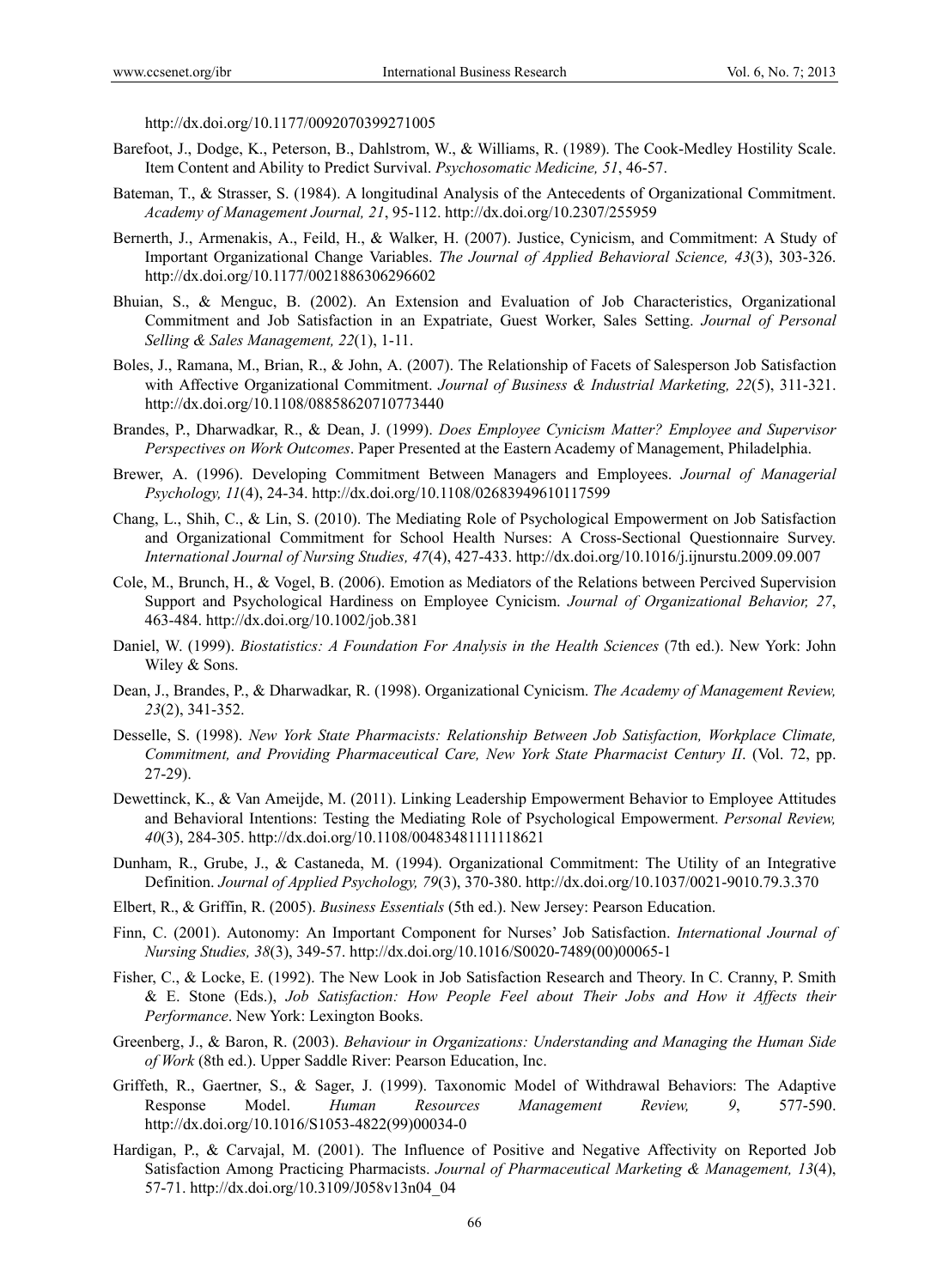- Hong, L., While, A., & Barriball, K. (2005). Job Satisfaction Among Nurses: A Literature Review. *International Journal of Nursing Studies, 42*(2), 211-227. http://dx.doi.org/10.1016/j.ijnurstu.2004.09.003
- Hussami, M. (2008). A Study of Nurses' Job Satisfaction: The Relationship to Organizational Commitment, Perceived Organizational Support, Transactional Leadership, Transformational Leadership and Level of Education. *European Journal of Scientific Research, 22*(2), 286-295.
- Ince, M., & Turan, S. (2011). Organizational Cynicism as A Factor that Affects the Organizational Change in the Process of Globalization and An Application in Karaman's Public Institutions. *Journal of Economics, Finance and Administrative Sciences, 37*, 104-121.
- Ivancevich, J., & Matteson, M. (2002). *Organizational Behaviour and Management* (6th ed.). New York: McGraw-Hill.
- Jernigan, I., Beggs, J., & Kohut, G. (2002). Dimensions of Work Satisfaction as Predictor of Commitment Type. *Journal of Managerial Psychology, 17*(7), 546-579. http://dx.doi.org/10.1108/02683940210444030
- Kaifi, B. (2013). *Organizational Behavior: Managing and Leading Organizations*. Tamarac, FL: Llumina Press.
- Kalağan, G. (2009). Araştırma Görevlilerinin Örgütsel Destek Algıları İle Örgütsel Sinizm Tutumları Arasındaki İlişki, Yayınlanmamış Yüksek Lisans Tezi, Akdeniz Üniversitesi Sosyal Bilimler Enstitüsü.
- Koretz, G. (2003). *Hate Your Job*? Join the Club. Business Week.
- LaLopa, J. (1997). The Prediction of Organizational Commitment and Turnover in Resort Jobs. *Journal of Hospitality and Tourism Research, 21*, 11-26. http://dx.doi.org/10.1177/109634809702100202
- Lane, K., Esser, J., Holte, B., & McCusker, M. (2010). A Study of Nurse Faculty Job Satisfaction in Community Colleges in Florida. *Teaching and Learning in Nursing, 5*(1), 16-26. http://dx.doi.org/10.1016/j.teln.2009.05.001
- Meyer, J., & Allen, N. (1988). Links between Work Experience and Organizational Commitment During the First Year of Employment: A Longitudinal Analysis. *Journal of Occupational Psychology, 61*, 195-209. http://dx.doi.org/10.1111/j.2044-8325.1988.tb00284.x
- Meyer, J., & Allen, N. (1991). A Three Component Conceptualization of Organizational Commitment. *Human Resource Management Review, 11*(1), 61-89. http://dx.doi.org/10.1016/1053-4822(91)90011-Z
- Meyer, J., Allen, N., & Smith, C. (1993). Commitment to Organizations and Occupations: Extension and Test of a Three-Component Conceptualization. *Journal of Applied Psychology, 78*(4), 538-551. http://dx.doi.org/10.1037/0021-9010.78.4.538
- Meyer, J., Stanley, D., Herscovitch, L., & Topolnytsky, L. (2002). Affective, Continuance, and Normative Commitment to the Organization: A Meta-Analysis of Antecedents, Correlates, and Consequences. *Journal of Vocational Behavior, 61,* 20-52. http://dx.doi.org/10.1006/jvbe.2001.1842
- Mowday, R., Porter, L., & Steers, R. (1982). *Employee Organization Linkages: The Psychology of Commitment, Absenteeism, and Turnover*. New York: Academic Press.
- Mowday, R., Steers, R., & Porter, L. (1979). The Measurement of Organizational Commitment. *Journal of Vocational Behavior, 14*(3), 224-247. http://dx.doi.org/10.1016/0001-8791(79)90072-1
- Nair, P., & Kamalanabhan, J. (2010). The Impact of Cynicism on Ethical Intentions of Indian Managers: The moderating Role of Seniority. *Journal of International Business Ethics, 3*(1), 4-29.
- Namasivayama, K., & Zhaob, X. (2007). An Investigation of the Moderating Effects of Organizational Commitment on the Relationships Between Work Family Conflict and Job Satisfaction Among Hospitality Employees in India. *Tourism Management, 28*(5), 1212-1223. http://dx.doi.org/10.1016/j.tourman.2006.09.021
- Netemeyer, R., Boles, J., McKee, D., & McMurrian, R. (1997). An Investigation Into the Antecedents of Organizational Citizenship Behaviors in a Personal Selling Context. *J Mark., 61*(3), 85-98. http://dx.doi.org/10.2307/1251791
- Noel, M., Hammel, R., & Bootman, J. (1982). Job Satisfaction Among Hospital Pharmacy Personnel. *American Journal of Health-System Pharmacy, 39*(4), 600- 606.
- Özgener, Ş., Öğüt, A., & Kaplan, M. (2008). İşgören-İşveren İlişkilerinde Yeni Bir Paradigma: Örgütsel Sinizm. In İçinde Özdevecioğlu, M. ve Karadal, H., (Eds.), *Örgütsel Davranışta Seçme Konular: Organizasyonların Karanlık Yönleri ve Verimlilik Azaltıcı Davranışlar* (pp. 53-72). Ankara: İlke Yayınevi.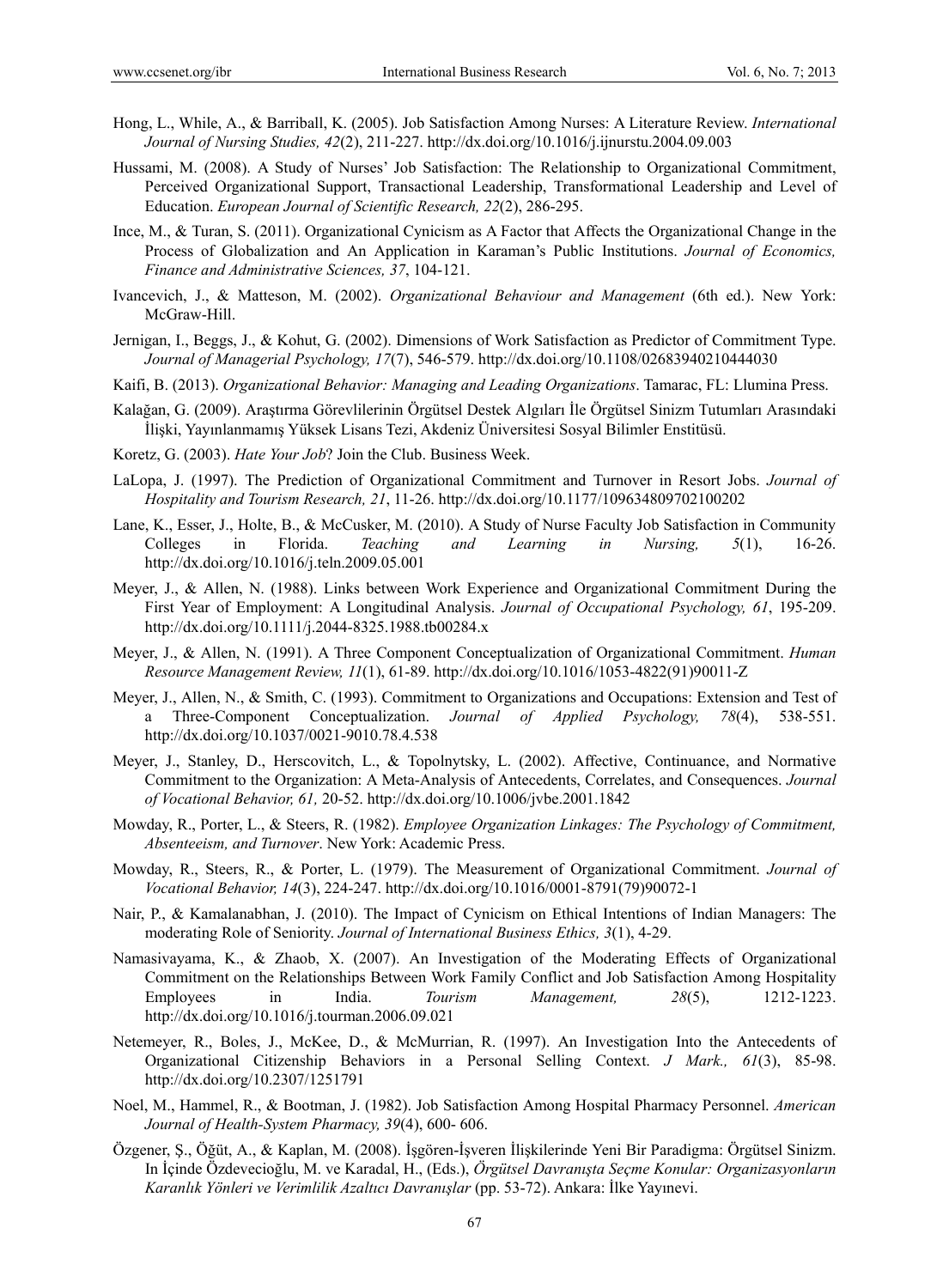- Ozler, E., Derya, A., & Ceren, A. G. (2011). A Research to Determine the Relationship between Organizational Cynicism and Burnout Levels of Employees in Health Sector. *Business and Management Review, 1*(4), 26-38.
- Özler, E., Derya, A., Giderler, C., & Şahin, D. (2010). Örgütlerde Sinizm Güvensizlikle Mi Bulaşır? *Organizasyon ve Yönetim Bilimleri Dergisi, 2*(2), 47-57.
- Porter, L., Crampon, W., & Smith, F. (1976). Organizational Commitment and Managerial Turnover: A Longitudinal Study. *Organizational Behaviour and Human Performance, 15*(1), 87-98. http://dx.doi.org/10.1016/0030-5073(76)90030-1
- Price, J. (2001). Reflections on the Determinants of Voluntary Turnover. International *Journal of Manpower, 22*(7), 600-624. http://dx.doi.org/10.1108/EUM0000000006233
- Price, J., & Mueller, C. (1981). *Professional Turnover: The Case of Nurses*. Luce, Bridgeport CT. http://dx.doi.org/10.1007/978-94-011-8016-0
- Price, J., & Mueller, C. (1986). *Absenteeism and Turnover among Hospital Employees*. Greenwich CT: JAI Press.
- Rahim, A. (1982). Demographic Variables in General Job Satisfaction in a Hospital: A Multivariate Study. *Percept and Motor Skills, 55*(3), 711-719. http://dx.doi.org/10.2466/pms.1982.55.3.711
- Raju, P., & Srivastava, R. (1994). Factors Contributing to Commitment to the Teaching Profession. *International Journal of Educational Management, 8*(5), 7-13. http://dx.doi.org/10.1108/09513549410065684
- Reichers, A., Wanous, J., & Austin, J. (1997). Understanding and Managing Cynicism About Organizational Change. *Academy of Management Executive, 11*(1), 48-59.
- Riggio, R. (2009). *Introduction to Industrial/Organizational Psychology*. London: Pearson.
- Rothmann, S., & Coetzer, E. (2002). The Relationship Between Personality Dimensions and Job Satisfaction. *Business Dynamics, 11*(1), 29-42.
- Saari, L., & Judge, T. (2004). Employee Attitudes and Job Satisfaction. *Human Resource Management, 43*(4), 395-407. http://dx.doi.org/10.1002/hrm.20032
- Schermerhorn, J., Hunt, J., & Osborn, R. (1997). *Organizational Behavior*. New York: J.W. and Sons, Inc.
- Schwepker, C. (2001). Ethical Climate's Relationship to Job Satisfaction, Organizational Commitment, and Turnover Intention in the Sales Force. *Journal of Business Research, 54,* 39-52. http://dx.doi.org/10.1016/S0148-2963(00)00125-9
- Sempane, M., Rieger, H., & Roodt, G. (2002). Job Satisfaction in Relation to Organizational Culture. *South African Journal of Industrial Psychology, 28*(2), 23-30.
- Sharma, J., & Bajpai, N. (2010). Organizational Commitment and its Impact on Job Satisfaction of Employees: A Comparative Study in Public and Private Sector in India. *International Bulletin of Business Administration, 9*, 7-19.
- Silverthorne, C. (2004). The Impact of Organizational Culture and Person Organization Fit on Organizational Commitment and Job Satisfaction in Taiwan. *The Leadership and Organization Development Journal, 25*(7), 522-599. http://dx.doi.org/10.1108/01437730410561477
- Spector, P. (1997). *Job Satisfaction: Application, Assessment, Causes and Consequences*. California: Sage.
- Stanley, D., Meyer, J., & Topolnytsky, L. (2005). Employee Cynicism and Resistance to Organizational Change. *Journal of Business and Psychology, 19*(4), 429-459. http://dx.doi.org/10.1007/s10869-005-4518-2
- Stewart, J. (1983). Hospital Pharmacists' Job Satisfaction: A Review of the Data. *Topics in Hospital Pharmacy Management, 3*(1), 1-9.
- Vidal, M., Valle, R., & Aragón, B. (2007). Antecedents of Repatriates' Job Satisfaction from Spanish Repatriated Managers. *Journal of Business Research, 60*(12), 1272-1281. http://dx.doi.org/10.1016/j.jbusres.2007.05.004
- Wagner, C. (2007). Organizational Commitment As A Predictor Variable in Nursing Turnover Research: Literature Review. *Journal of Advanced Nursing, 60*, 235-247. http://dx.doi.org/10.1111/j.1365-2648.2007.04421.x
- Wong, C., Wong, Y., Hui, C., & Law, K. S. (2001). The Significant Role of Chinese Employees' Organizational